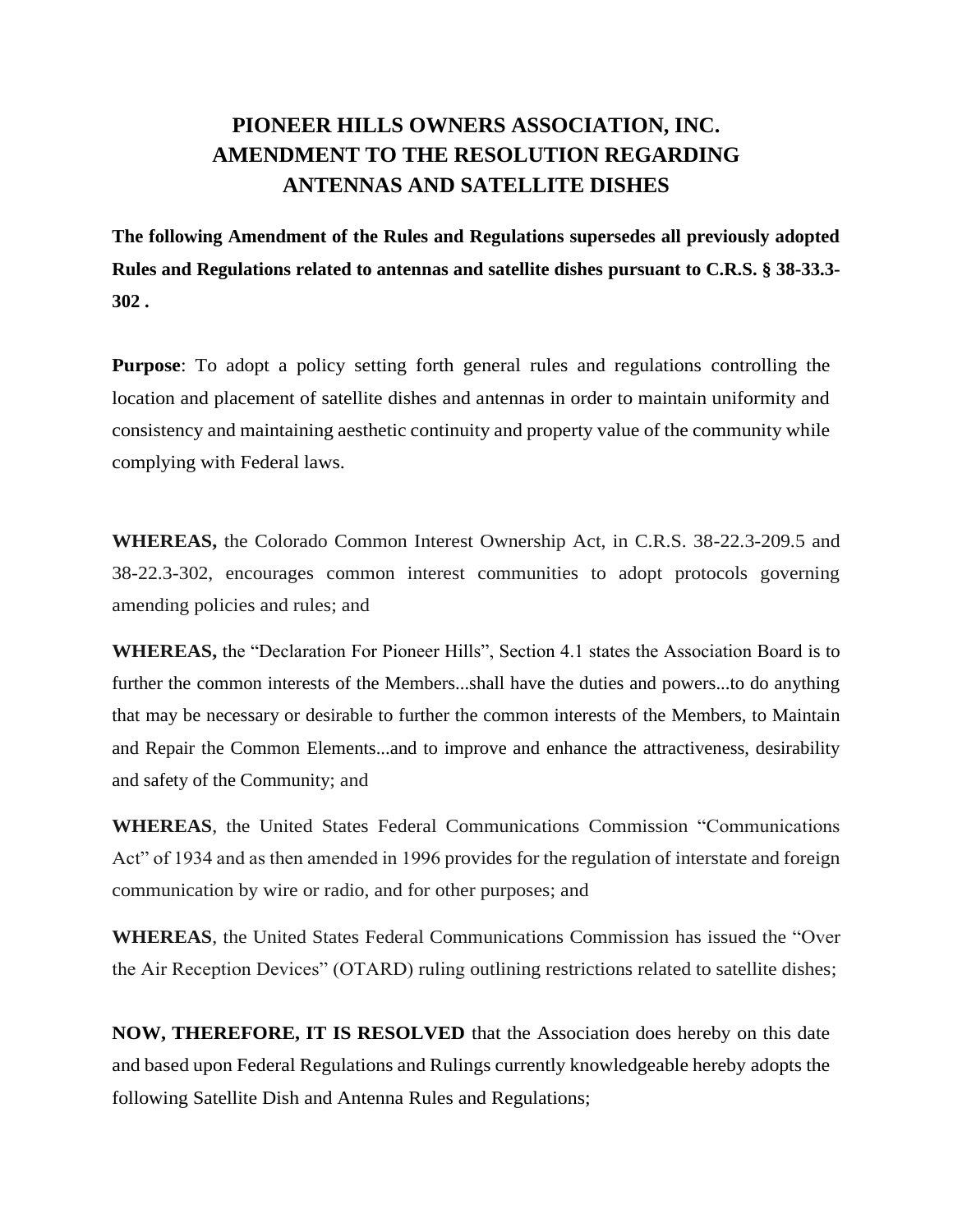## **ARTICLE I**

#### **DEFINITIONS**

"*Amateur Radio*", "*Amateur Radio Services*" are for qualified persons of any age who are interested in radio technique solely with a personal aim and without pecuniary interest. These services present an opportunity for self-training, intercommunication, and technical investigations.

"*Citizens Band Radio Services*", "*Citizens Band*", "*CB*" is one of the FCC personal radio services providing a private, two-way, short-distance voice communications service for personal or business activities of the general public.

"*Family Radio Service*", "*FRS*" is one of the FCC personal radio services providing is a private, two-way, short-distance voice and data communications service for facilitating family and group activities.

"*General Mobile Radio Service*", "*GMRS*" is one of the FCC personal radio services providing short-distance, two-way voice communications using hand-held radios, mobile radios and repeater systems.

"*Multi-Use Radio Service*", "*MURS*" is one of the FCC personal radio services providing shortdistance, two-way communications using small, portable hand-held radios that function similar to walkie-talkies.

"*Personal Radio Services*", "*PRS*" are short-range, low-power radio communications using devices that operate much like walkie-talkies. Personal radio services include one- and two-way voice services, data services and remote-control transmissions that operate equipment.

# **ARTICLE II**

## **PREFACE**

The Pioneer Hills Owners Association, the Board of Directors, and any/all committees, groups or individuals assigned and/or accepting responsibility, ownership to the authoring and editing of these Association Rules herein acknowledges that United States Federal regulation and law is dynamic and changing frequently. Every effort has been made to insure this document is up to date and reflective of current legislation and mandate under United Stated federal regulation.

# **ARTICLE III**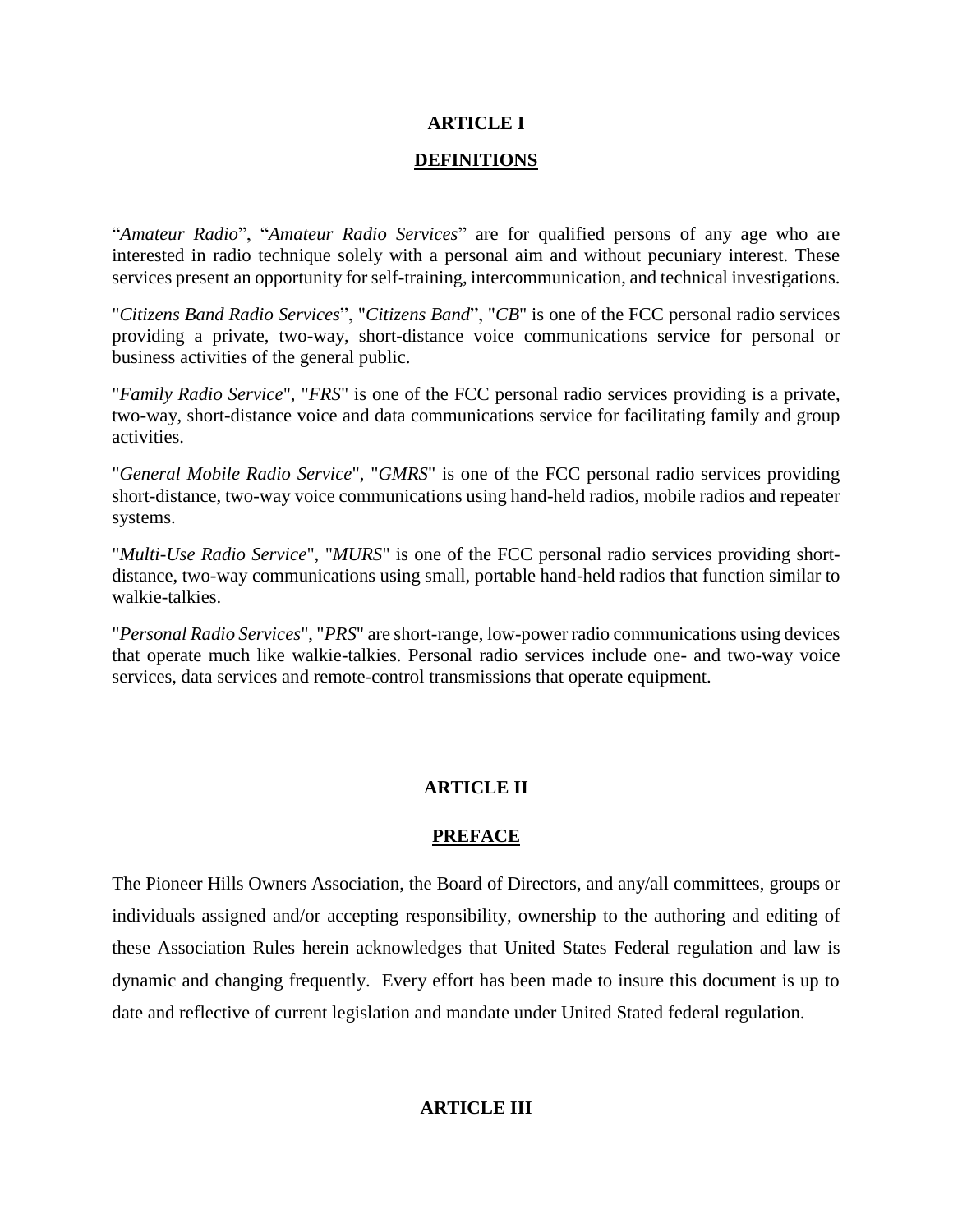#### **GENERAL**

1. **ALL satellite dishes, television and radio antennas** placed outside the foundation of a home in any Neighborhood require a Design Request be submitted to and approved by the Architectural Review Committee.

#### **ARTICLE IV**

#### **NEIGHBORHOOD I - Single Family**

#### **1. NEIGHBORHOOD I – Single family**

#### **1.1. Amateur Radio**

- 1.1.1. All Amateur antennas placed outside the foundation of a homeowner' structure requires approval of the Architectural Review Committee;
- 1.1.2. The Design Review request must include:
	- 1.1.2.1. Diagrams and descriptions of the antenna, placement, mounting, secure guying for the antenna; and
	- 1.1.2.2. A copy of the currently active radio license;
- 1.1.3. Homeowner is responsible for appropriate liability insurance;
- 1.1.4. Homeowner is responsible for understanding and complying with Federal Communications Commission and Federal Aviation Administration antenna height regulations;
- 1.1.5. Homeowner is responsible for securing any permitting as may be required by city, county, state or federal government entities;
- 1.1.6. The number of antennas may be restricted by the Architectural Review Committee;
- 1.1.7. Masts, guys, caissons or other structures necessary for the safe installation, securing and maintenance of the antenna must be entirely enclosed within the fenced backyard;
- 1.1.8. Should homeowner enter into a rental/lease arrangement and no longer be the primary resident, or should the property be sold to another party, the homeowner/renter/lessor must fully remove the antenna and all structures and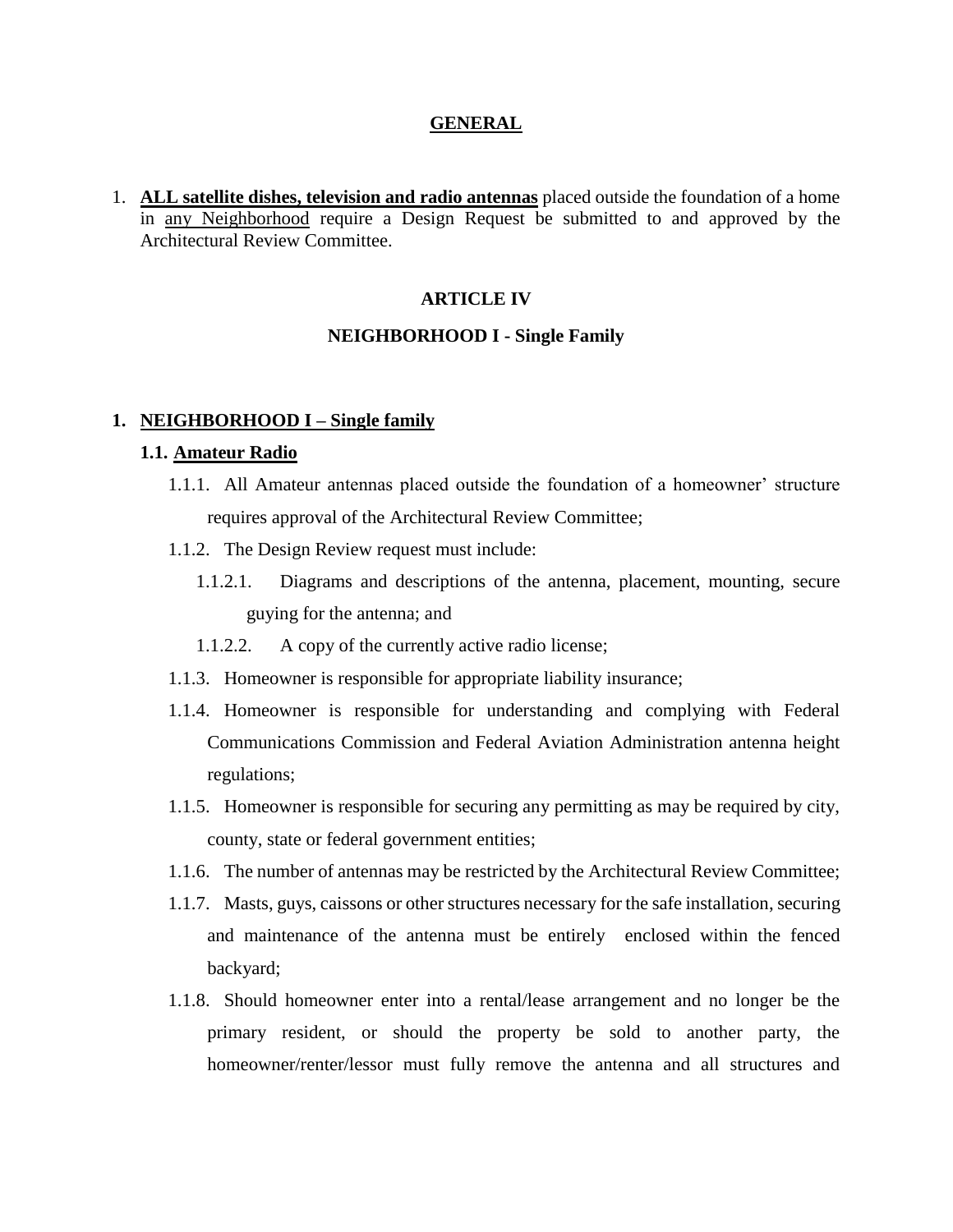facilities necessary for supporting and guying the antenna prior to closing the rental/leasing agreement or final closing on purchase;

#### **1.2. Personal Radio Services**

1.2.1. All Personal Radio Services antennas placed outside the foundation of a homeowner's structure requires approval of the Architectural Review Committee;

#### **1.2.2. General Mobile Radio Services** and **Multi-Use Radio Service**

- 1.2.2.1. The Design Review request must include:
	- 1.2.2.1.1. Diagrams and descriptions of the antenna, placement, mounting, secure guying for the antenna; and
	- 1.2.2.1.2. A copy of the currently active radio license;
- 1.2.2.2. Homeowner is responsible for appropriate liability insurance;
- 1.2.2.3. Homeowner is responsible for understanding and complying with Federal Communications Commission and Federal Aviation Administration antenna height regulations;
- 1.2.2.4. Homeowner is responsible for securing any permitting as may be required by city, county, state or federal government entities;
- 1.2.2.5. The number of antennas may be restricted by the Architectural Review Committee;
- 1.2.2.6. Masts, guys, caissons or other structures necessary for the safe installation, securing and maintenance of the antenna must be entirely enclosed within the fenced backyard;
- 1.2.2.7. Should homeowner enter into a rental/lease arrangement and no longer be the primary resident, or should the property be sold to another party, the homeowner/renter/lessor must fully remove the antenna and all structures and facilities necessary for supporting and guying the antenna prior to closing the rental/leasing agreement or final closing on purchase;

#### **1.2.3. Citizens Band Radio Service** and **Family Radio Service**

- 1.2.3.1. All Amateur antennas placed outside the foundation of a homeowner' structure requires approval of the Architectural Review Committee;
- 1.2.3.2. The Design Review request must include: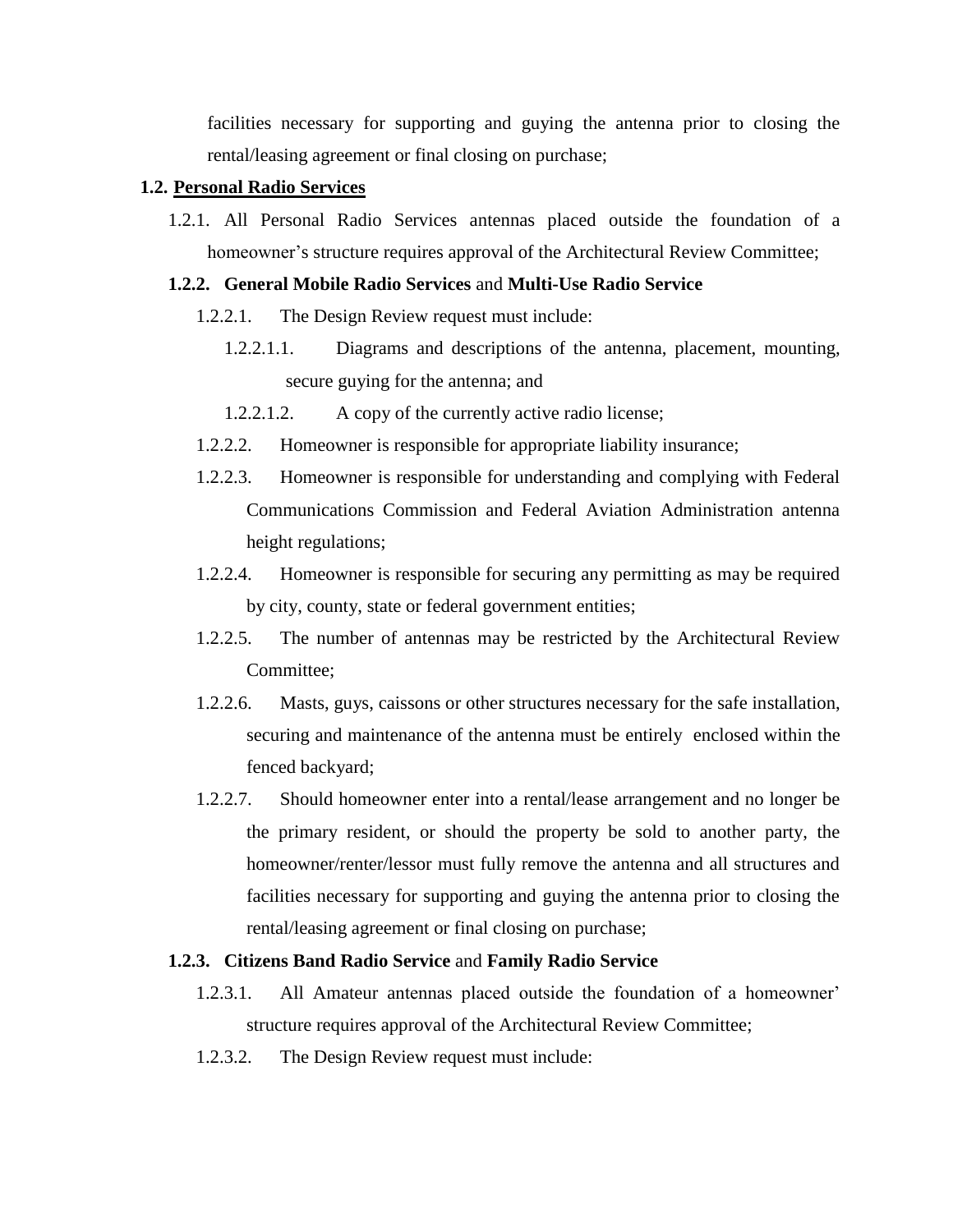- 1.2.3.2.1. Diagrams and descriptions of the antenna, placement, mounting, secure guying for the antenna; and
- 1.2.3.3. Homeowner is responsible for appropriate liability insurance;
- 1.2.3.4. Homeowner is responsible for understanding and complying with Federal Communications Commission and Federal Aviation Administration antenna height regulations;
- 1.2.3.5. Homeowner is responsible for securing any permitting as may be required by city, county, state or federal government entities;
- 1.2.3.6. The number of antennas may be restricted by the Architectural Review Committee;
- 1.2.3.7. Masts, guys, caissons or other structures necessary for the safe installation, securing and maintenance of the antenna must be entirely enclosed within the fenced backyard;
- 1.2.3.8. Should homeowner enter into a rental/lease arrangement and no longer be the primary resident, or should the property be sold to another party, the homeowner/renter/lessor must fully remove the antenna and all structures and facilities necessary for supporting and guying the antenna prior to closing the rental/leasing agreement or final closing on purchase;

## **2. NEIGHBORHOOD II and III – Townhomes**

#### **2.1. Amateur Radio**

- 2.1.1. All Amateur antennas placed outside the foundation of a homeowner' structure requires approval of the Architectural Review Committee;
- 2.1.2. The Design Review request must include:
	- 2.1.2.1. Diagrams and descriptions of the antenna, placement, mounting, secure guying for the antenna; and
	- 2.1.2.2. A copy of the currently active radio license;
- 2.1.3. Homeowner is responsible for appropriate liability insurance;
- 2.1.4. Homeowner is responsible for understanding and complying with Federal Communications Commission and Federal Aviation Administration antenna height regulations;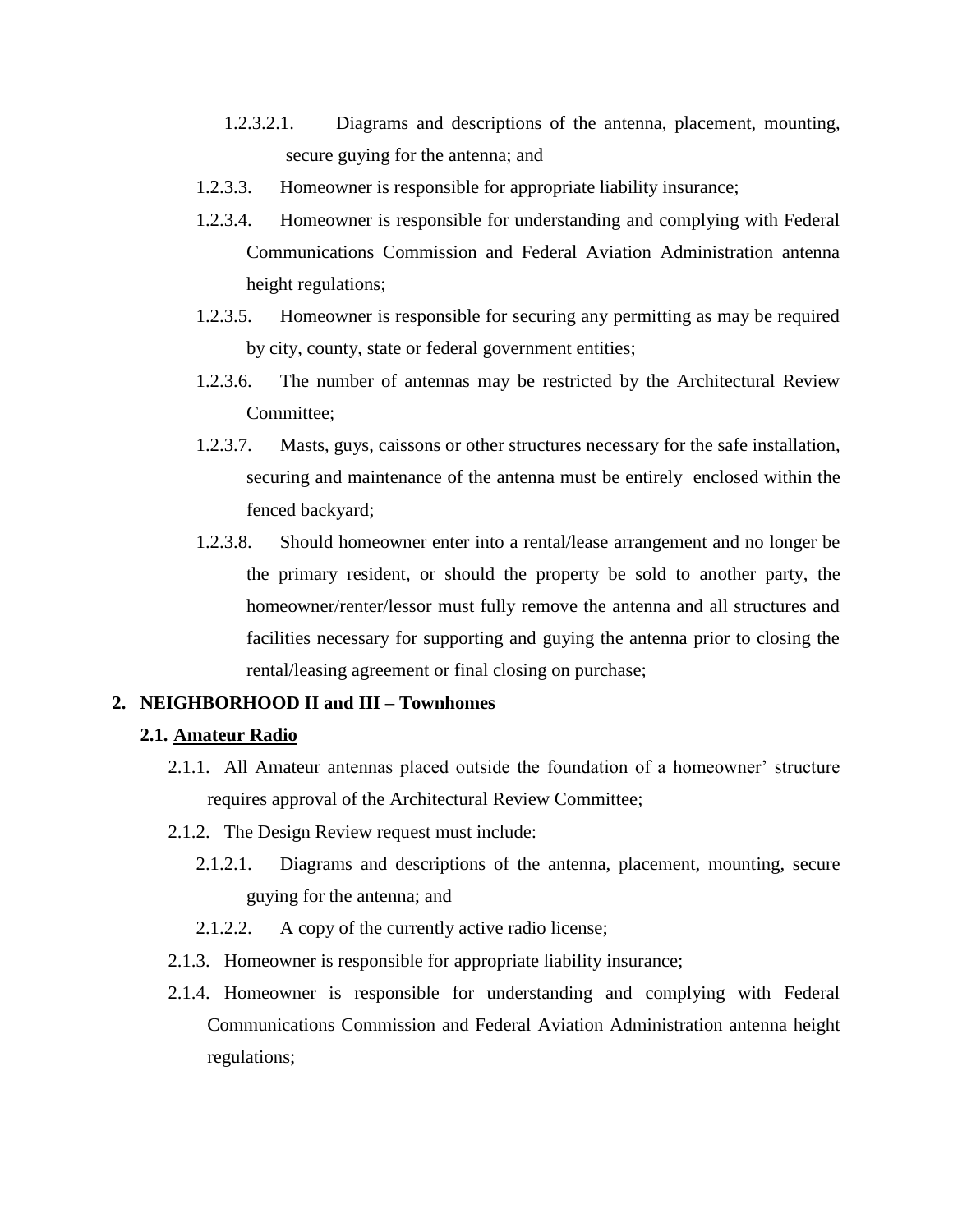- 2.1.5. Homeowner is responsible for securing any permitting as may be required by city, county, state or federal government entities;
- 2.1.6. The number of antennas may be restricted by the Architectural Review Committee;
- 2.1.7. Masts, guys, and all other mechanisms necessary for the safe installation, securing and maintenance of the antenna must be entirely enclosed within the patio deck;
- 2.1.8. Should homeowner enter into a rental/lease arrangement and no longer be the primary resident, or should the property be sold to another party, the homeowner/renter/lessor must fully remove the antenna and all structures and facilities necessary for supporting and guying the antenna prior to closing the rental/leasing agreement or final closing on purchase;

#### **2.2. Personal Radio Services**

2.2.1. All Personal Radio Services antennas placed outside the foundation of a homeowner's structure requires approval of the Architectural Review Committee;

#### **2.2.2. General Mobile Radio Services** and **Multi-Use Radio Service**

- 2.2.2.1. The Design Review request must include:
	- 2.2.2.1.1. Diagrams and descriptions of the antenna, placement, mounting, secure guying for the antenna; and
	- 2.2.2.1.2. A copy of the currently active radio license;
- 2.2.2.2. Homeowner is responsible for appropriate liability insurance;
- 2.2.2.3. Homeowner is responsible for understanding and complying with Federal Communications Commission and Federal Aviation Administration antenna height regulations;
- 2.2.2.4. Homeowner is responsible for securing any permitting as may be required by city, county, state or federal government entities;
- 2.2.2.5. The number of antennas may be restricted by the Architectural Review Committee;
- 2.2.2.6. Masts, guys, and all other mechanisms necessary for the safe installation, securing and maintenance of the antenna must be entirely enclosed within the patio deck;
- 2.2.2.7. Should homeowner enter into a rental/lease arrangement and no longer be the primary resident, or should the property be sold to another party, the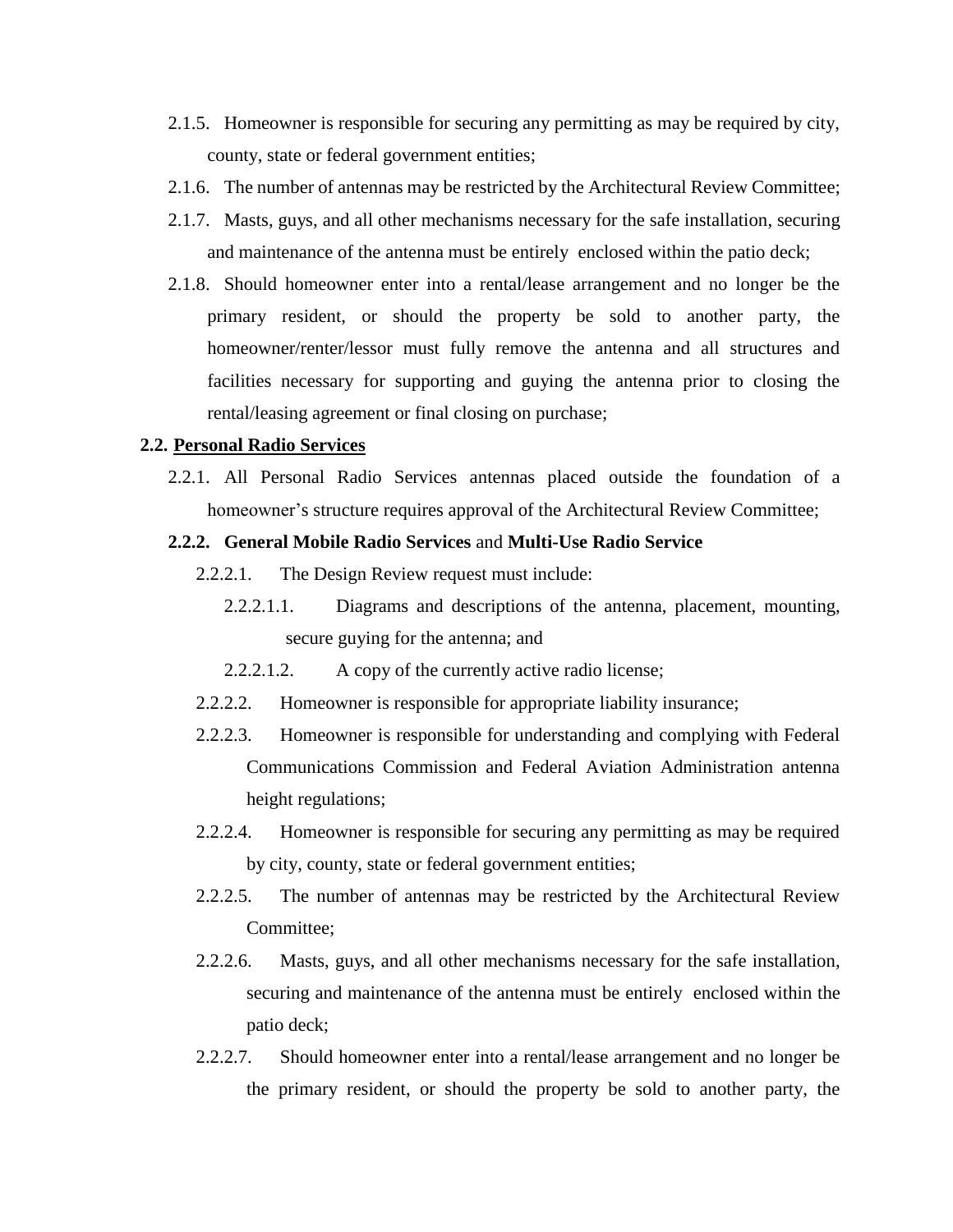homeowner/renter/lessor must fully remove the antenna and all structures and facilities necessary for supporting and guying the antenna prior to closing the rental/leasing agreement or final closing on purchase;

#### **2.2.3. Citizens Band Radio Service** and **Family Radio Service**

- 2.2.3.1. All Amateur antennas placed outside the foundation of a homeowner' structure requires approval of the Architectural Review Committee;
- 2.2.3.2. The Design Review request must include:
	- 2.2.3.2.1. Diagrams and descriptions of the antenna, placement, mounting, secure guying for the antenna; and
- 2.2.3.3. Homeowner is responsible for appropriate liability insurance;
- 2.2.3.4. Homeowner is responsible for understanding and complying with Federal Communications Commission and Federal Aviation Administration antenna height regulations;
- 2.2.3.5. Homeowner is responsible for securing any permitting as may be required by city, county, state or federal government entities;
- 2.2.3.6. The number of antennas may be restricted by the Architectural Review Committee;
- 2.2.3.7. Masts, guys, and all other mechanisms necessary for the safe installation, securing and maintenance of the antenna must be entirely enclosed within the patio deck;
- 2.2.3.8. Should homeowner enter into a rental/lease arrangement and no longer be the primary resident, or should the property be sold to another party, the homeowner/renter/lessor must fully remove the antenna and all structures and facilities necessary for supporting and guying the antenna prior to closing the rental/leasing agreement or final closing on purchase;

## **3. NEIGHBORHOOD IV – Paired Homes**

## **3.1. Amateur Radio**

- 3.1.1. All Amateur antennas placed outside the foundation of a homeowner' structure requires approval of the Architectural Review Committee;
- 3.1.2. The Design Review request must include: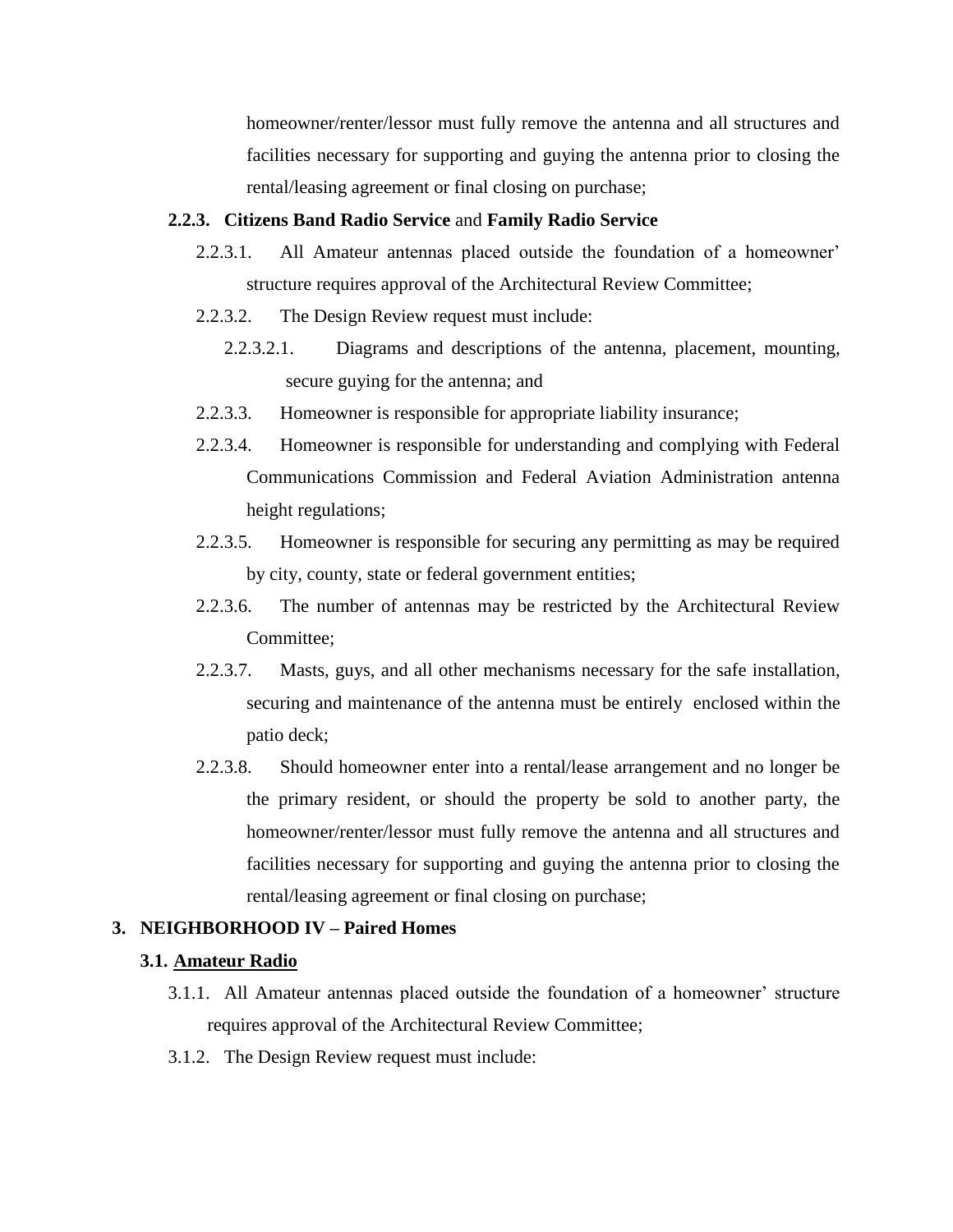- 3.1.2.1. Diagrams and descriptions of the antenna, placement, mounting, secure guying for the antenna; and
- 3.1.2.2. A copy of the currently active radio license;
- 3.1.3. Homeowner is responsible for appropriate liability insurance;
- 3.1.4. Homeowner is responsible for understanding and complying with Federal Communications Commission and Federal Aviation Administration antenna height regulations;
- 3.1.5. Homeowner is responsible for securing any permitting as may be required by city, county, state or federal government entities;
- 3.1.6. The number of antennas may be restricted by the Architectural Review Committee;
- 3.1.7. Masts, guys, caissons or other structures necessary for the safe installation, securing and maintenance of the antenna must be entirely enclosed within the fenced backyard;
- 3.1.8. Should homeowner enter into a rental/lease arrangement and no longer be the primary resident, or should the property be sold to another party, the homeowner/renter/lessor must fully remove the antenna and all structures and facilities necessary for supporting and guying the antenna prior to closing the rental/leasing agreement or final closing on purchase;

#### **3.2. Personal Radio Services**

3.2.1. All Personal Radio Services antennas placed outside the foundation of a homeowner's structure requires approval of the Architectural Review Committee;

## **3.2.2. General Mobile Radio Services** and **Multi-Use Radio Service**

- 3.2.2.1. The Design Review request must include:
	- 3.2.2.1.1. Diagrams and descriptions of the antenna, placement, mounting, secure guying for the antenna; and
	- 3.2.2.1.2. A copy of the currently active radio license;
- 3.2.2.2. Homeowner is responsible for appropriate liability insurance;
- 3.2.2.3. Homeowner is responsible for understanding and complying with Federal Communications Commission and Federal Aviation Administration antenna height regulations;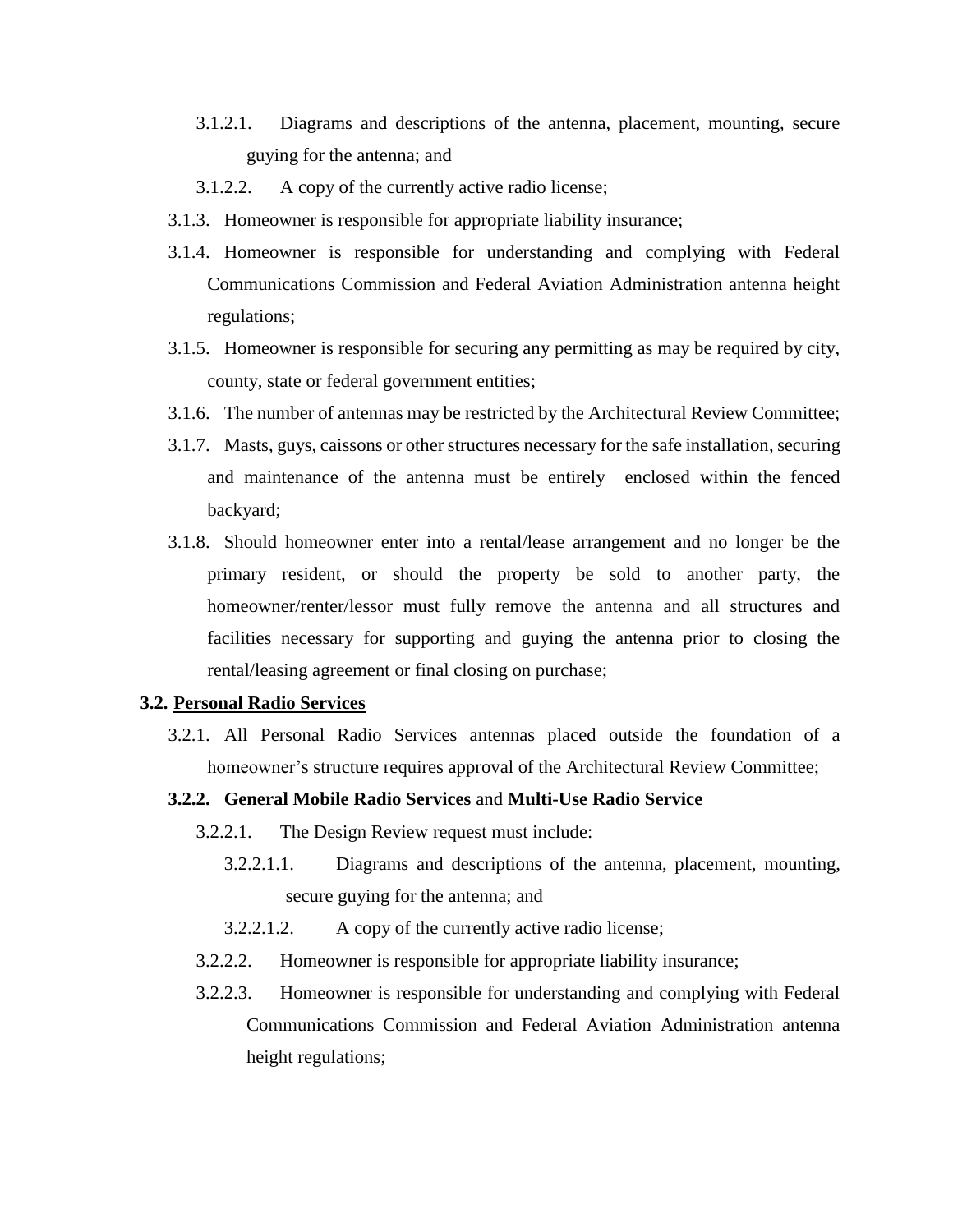- 3.2.2.4. Homeowner is responsible for securing any permitting as may be required by city, county, state or federal government entities;
- 3.2.2.5. The number of antennas may be restricted by the Architectural Review Committee;
- 3.2.2.6. Masts, guys, caissons or other structures necessary for the safe installation, securing and maintenance of the antenna must be entirely enclosed within the fenced backyard;
- 3.2.2.7. Should homeowner enter into a rental/lease arrangement and no longer be the primary resident, or should the property be sold to another party, the homeowner/renter/lessor must fully remove the antenna and all structures and facilities necessary for supporting and guying the antenna prior to closing the rental/leasing agreement or final closing on purchase;

#### **3.2.3. Citizens Band Radio Service** and **Family Radio Service**

- 3.2.3.1. All Amateur antennas placed outside the foundation of a homeowner' structure requires approval of the Architectural Review Committee;
- 3.2.3.2. The Design Review request must include:
	- 3.2.3.2.1. Diagrams and descriptions of the antenna, placement, mounting, secure guying for the antenna; and
- 3.2.3.3. Homeowner is responsible for appropriate liability insurance;
- 3.2.3.4. Homeowner is responsible for understanding and complying with Federal Communications Commission and Federal Aviation Administration antenna height regulations;
- 3.2.3.5. Homeowner is responsible for securing any permitting as may be required by city, county, state or federal government entities;
- 3.2.3.6. The number of antennas may be restricted by the Architectural Review Committee;
- 3.2.3.7. Masts, guys, caissons or other structures necessary for the safe installation, securing and maintenance of the antenna must be entirely enclosed within the fenced backyard;
- 3.2.3.8. Should homeowner enter into a rental/lease arrangement and no longer be the primary resident, or should the property be sold to another party, the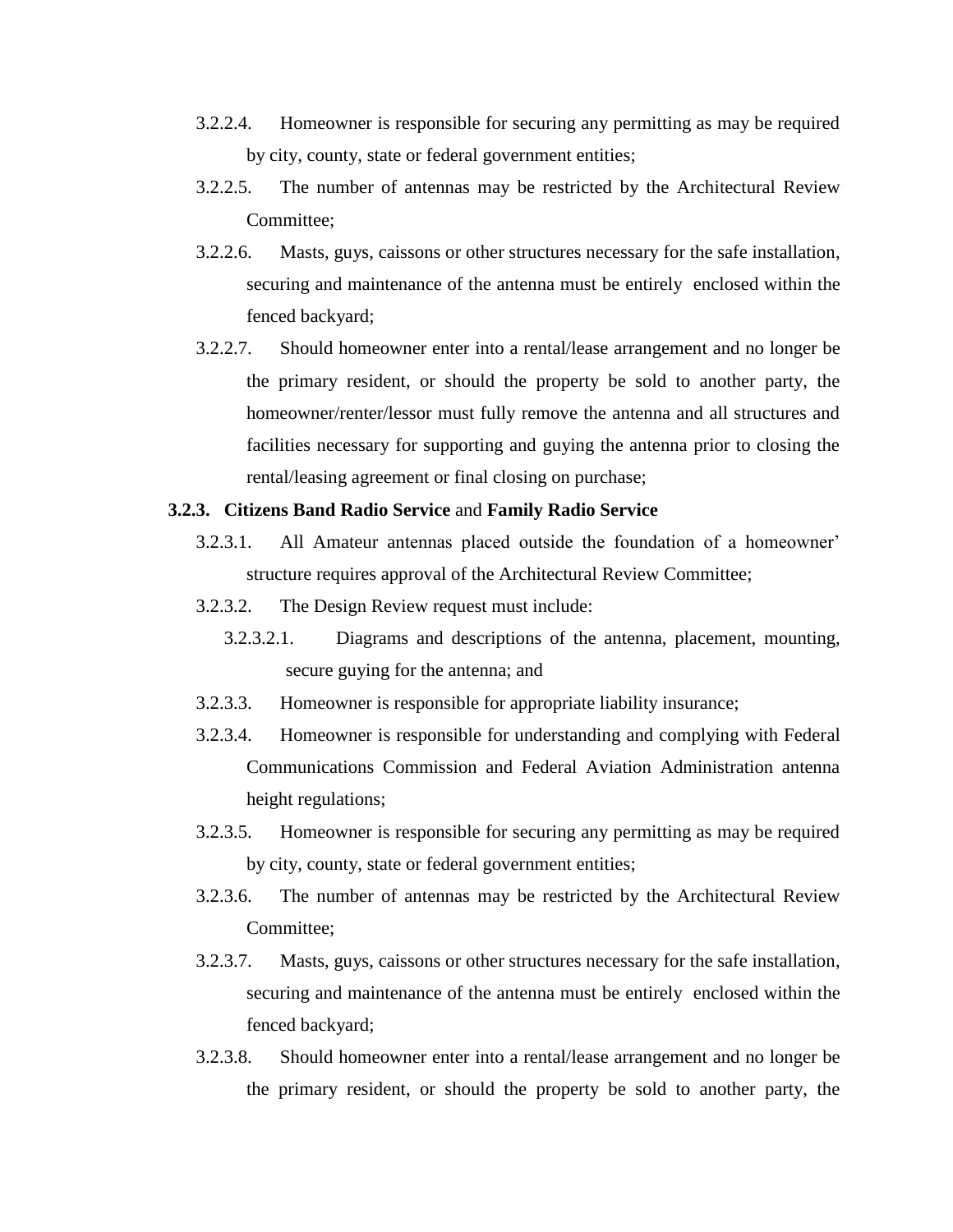homeowner/renter/lessor must fully remove the antenna and all structures and facilities necessary for supporting and guying the antenna prior to closing the rental/leasing agreement or final closing on purchase;

## **ARTICLE IV**

# **SATELLITE DISHES**

## 1. **General**

- 1.1. The FCC OTARD Rules are superior and specific;
- 1.2. The FCC Satellite Dish Information Sheet attached as Exhibit A;

# **2. Neighborhood I – Single Family**

- 2.1. FCC Regulations, specifically OTARD, allows single family homes to install as they please;
- 2.2. The Association appreciates every effort to minimize visibility from the street;

# **3. Neighborhoods II & III - Townhomes**

- 3.1. OTARD expresses an antenna cannot be installed on a common area, such as a walkway, hallway, community garden, exterior wall or the roof;
- 3.2. OTARD limits satellite dish installations to ONLY "Exclusive Use" areas;
- 3.3. The "Exclusive Use" areas in the townhomes are the patio decks;
- 3.4. If a homeowner patio deck faces north, there are no alternative installation options and installation will be denied;
- 3.5. The approved locations for townhome installations are:



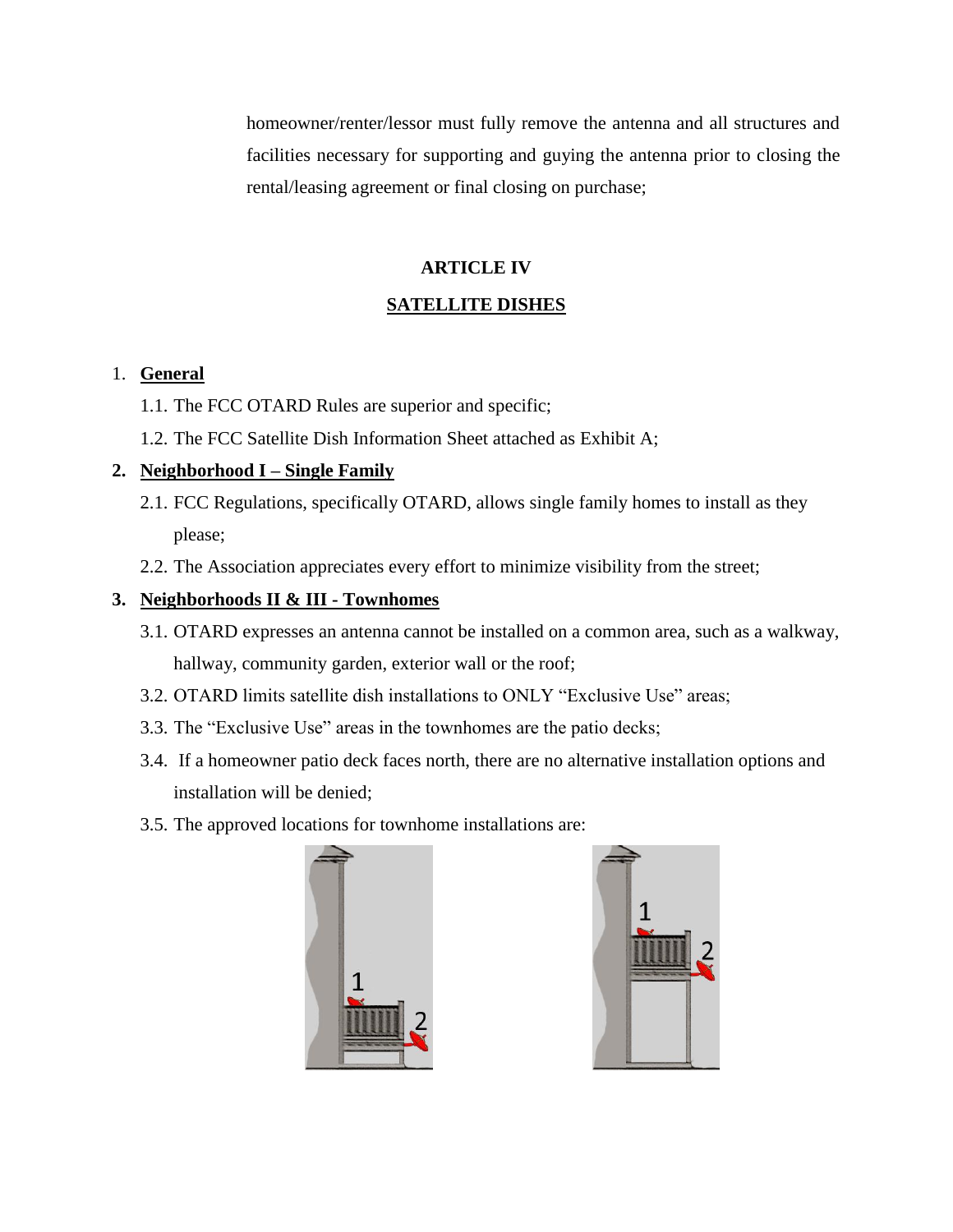# **4. Paired Homes**

- 4.1. OTARD expresses an antenna cannot be installed on a common area, such as a walkway, community garden, exterior wall or the roof;
- 4.2. OTARD limits satellite dish installations to ONLY "Exclusive Use" areas;
- 4.3. The "Exclusive Use" areas in the paired homes are the backyards;
- 4.4. The approved locations for paired home installations are:

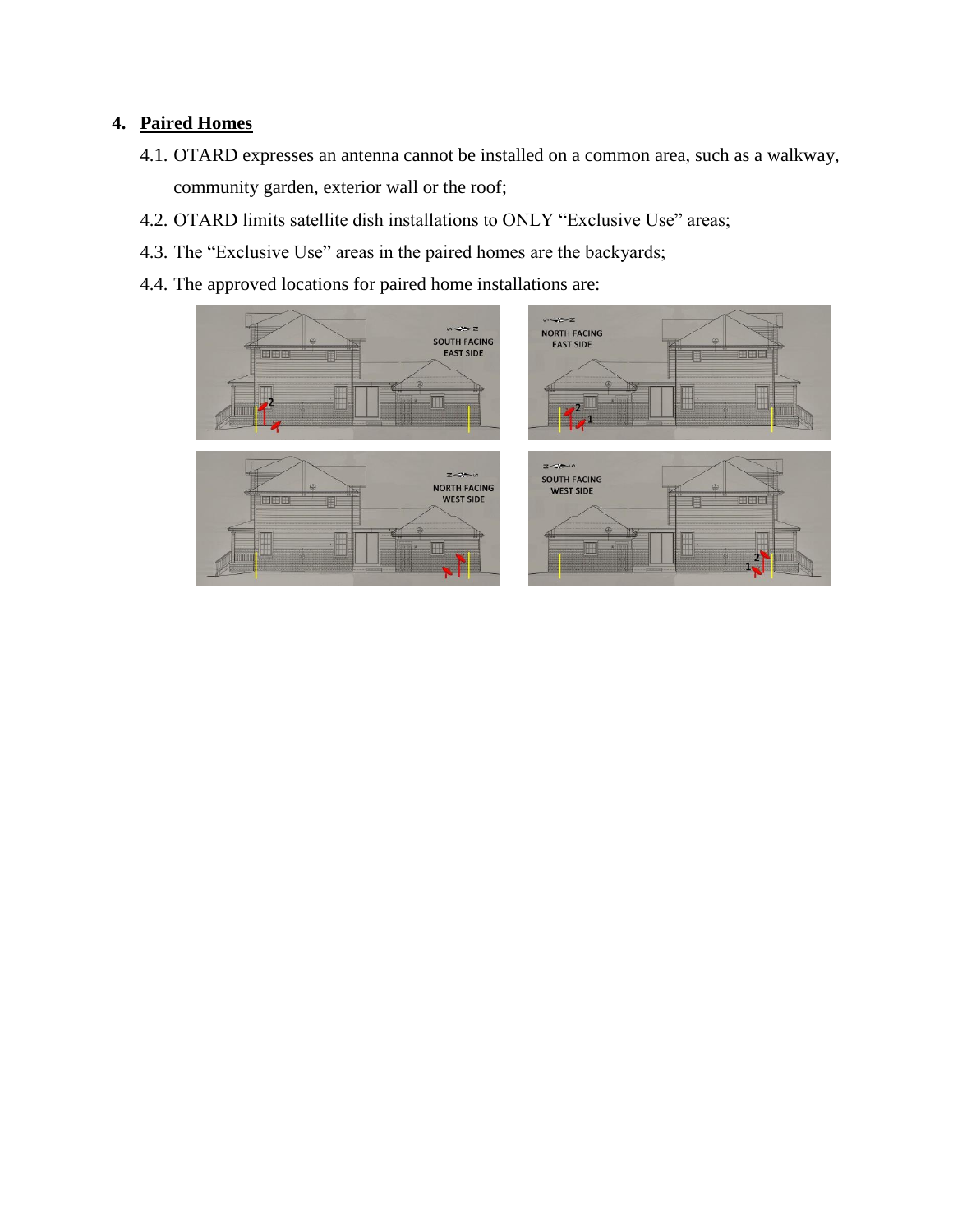PIONEER HILLS OWNERS ASSOCIATION, INC.

By: President

This Resolution regarding Antennas and Satellite Dishes was adopted by the Board of Directors<br>on the  $\frac{37}{24}$  day of  $\frac{76}{24}$  day of  $\frac{76}{24}$  day of  $\frac{76}{24}$  day of  $\frac{76}{24}$  day of  $\frac{76}{24}$  day of  $\frac{76$ 

assuments. By: Secretary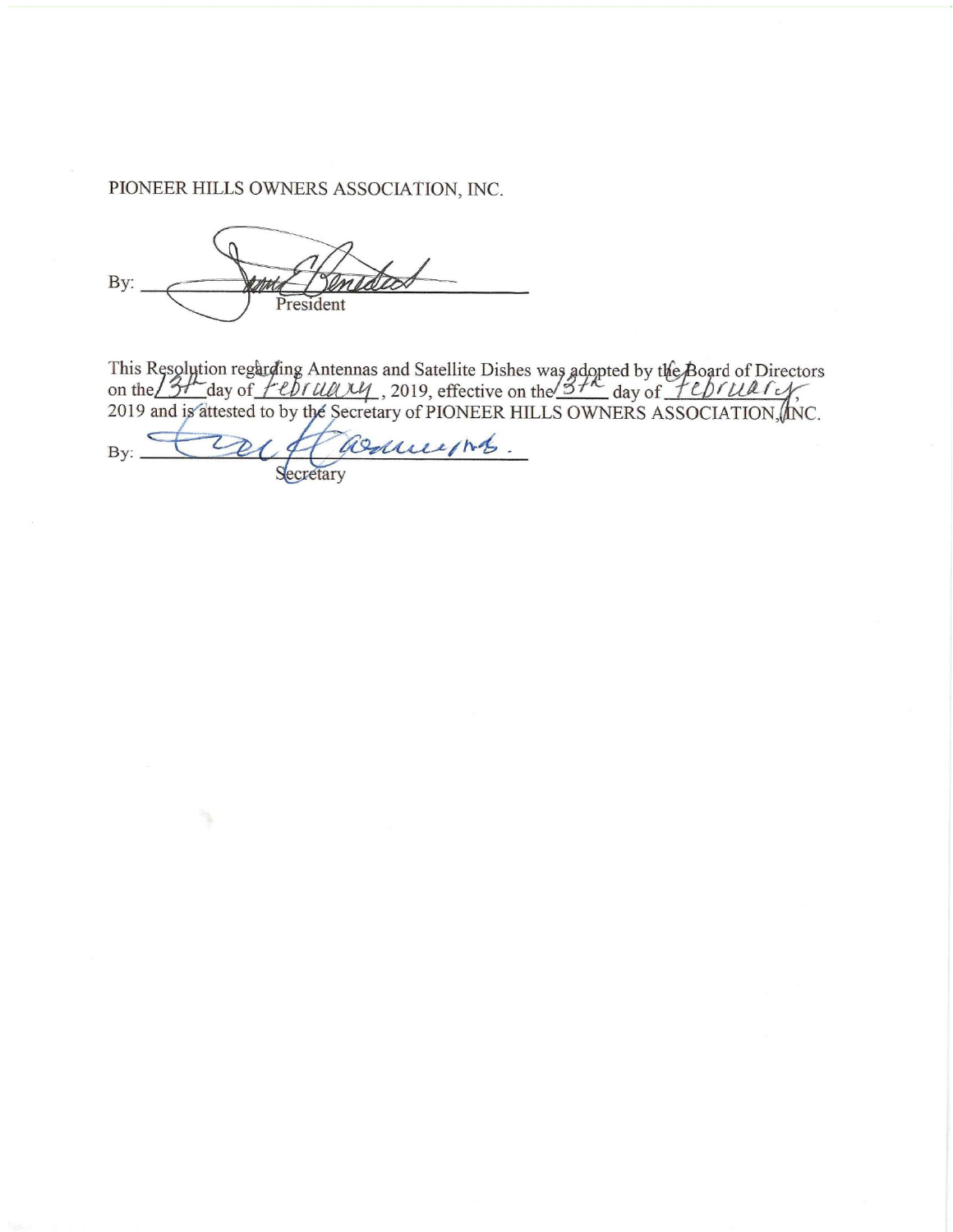# **EXHIBIT A**

# **FEDERAL COMMUNICATIONS COMMISSION SATELLITE DISH INFORMATION SHEET**

As directed by Congress in Section 207 of the Telecommunications Act of 1996, the Federal Communications Commission adopted the Over-the-Air Reception Devices ("OTARD") rule concerning governmental and nongovernmental restrictions on viewers' ability to receive video programming signals from direct broadcast satellites ("DBS"), broadband radio service providers (formerly multichannel multipoint distribution service or MMDS), and television broadcast stations ("TVBS").

The rule (47 C.F.R. Section 1.4000) has been in effect since October 1996, and it prohibits restrictions that impair the installation, maintenance or use of antennas used to receive video programming. The rule applies to video antennas including direct-to-home satellite dishes that are less than one meter (39.37") in diameter (or of any size in Alaska), TV antennas, and wireless cable antennas. The rule prohibits most restrictions that: (1) unreasonably delay or prevent installation, maintenance or use; (2) unreasonably increase the cost of installation, maintenance or use; or (3) preclude reception of an acceptable quality signal.

Effective January 22, 1999, the Commission amended the rule so that it also applies to rental property where the renter has an exclusive use area, such as a balcony or patio.

On October 25, 2000, the Commission further amended the rule so that it applies to customerend antennas that receive and transmit fixed wireless signals. This amendment became effective on May 25, 2001.

The rule applies to individuals who place antennas that meet size limitations on property that they own or rent and that is within their exclusive use or control, including condominium owners and cooperative owners, and tenants who have an area where they have exclusive use, such as a balcony or patio, in which to install the antenna. The rule applies to townhomes and manufactured homes, as well as to single family homes.

The rule allows local governments, community associations and landlords to enforce restrictions that do not impair the installation, maintenance or use of the types of antennas described above, as well as restrictions needed for safety or historic preservation. Under some circumstances where a central or common antenna is available, a community association or landlord may restrict the installation of individual antennas. The rule does not apply to common areas that are owned by a landlord, a community association, or jointly by condominium or cooperative owners where the antenna user does not have an exclusive use area. Such common areas may include the roof or exterior wall of a multiple dwelling unit. Therefore, restrictions on antennas installed in or on such common areas are enforceable.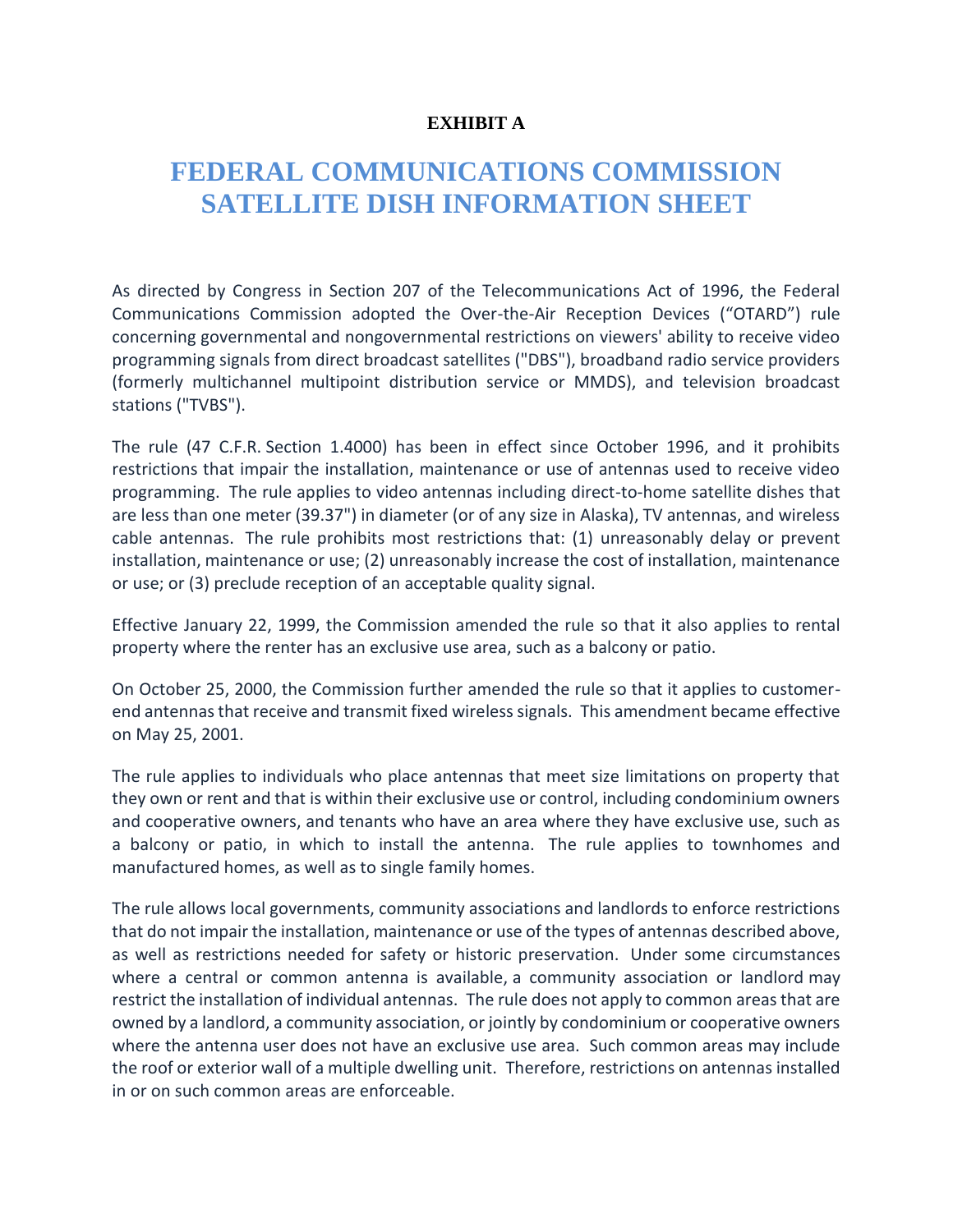This Information Sheet provides general answers to questions concerning implementation of the rule, but is not a substitute for the actual rule. This document is for consumer education purposes only and is not intended to affect any proceedings or cases involving this subject matter or related issues. For further information or a copy of the rule, contact the Federal Communications Commission at 1-888-CALL FCC (1-888-225-5322), which is a toll-free number, or 202-418-2120. The rule and Commission decisions interpreting the rule are available via the Internet by going to [links to relevant Orders and the rule](https://www.fcc.gov/media/over-air-reception-devices-rule#links) at the end of this Information Sheet.

# **Q: What types of antennas are covered by the rule?**

**A:** The rule applies to the following types of antennas:

(1) A "dish" antenna that is one meter (39.37") or less in diameter (or any size dish if located in Alaska) and is designed to receive direct broadcast satellite service, including direct-to-home satellite service, or to receive or transmit fixed wireless signals via satellite.

(2) An antenna that is one meter or less in diameter or diagonal measurement and is designed to receive video programming services via broadband radio service (wireless cable) or to receive or transmit fixed wireless signals other than via satellite.

(3) An antenna that is designed to receive local television broadcast signals.

In addition, antennas covered by the rule may be mounted on "masts" to reach the height needed to receive or transmit an acceptable quality signal (e.g. maintain line-of-sight contact with the transmitter or view the satellite). Masts higher than 12 feet above the roofline may be subject to local permitting requirements for safety purposes. Further, masts that extend beyond an exclusive use area may not be covered by this rule.

# **Q: What are "fixed wireless signals"?**

**A:** "Fixed wireless signals" are any commercial non-broadcast communications signals transmitted via wireless technology to and/or from a fixed customer location. Examples include wireless signals used to provide telephone service or high-speed Internet access to a fixed location. This definition does **not** include, among other things, AM/FM radio, amateur ("HAM") radio (but see 47 C.F.R. §97.15), Citizens Band ("CB") radio, and Digital Audio Radio Services ("DARS") signals.

# **Q: Does the rule apply to hub or relay antennas?**

**A:** The rule applies to "customer-end antennas" which are antennas placed at a customer location for the purpose of providing service to customers at that location. The rule does not cover antennas used to transmit signals to and/or receive signals from multiple customer locations.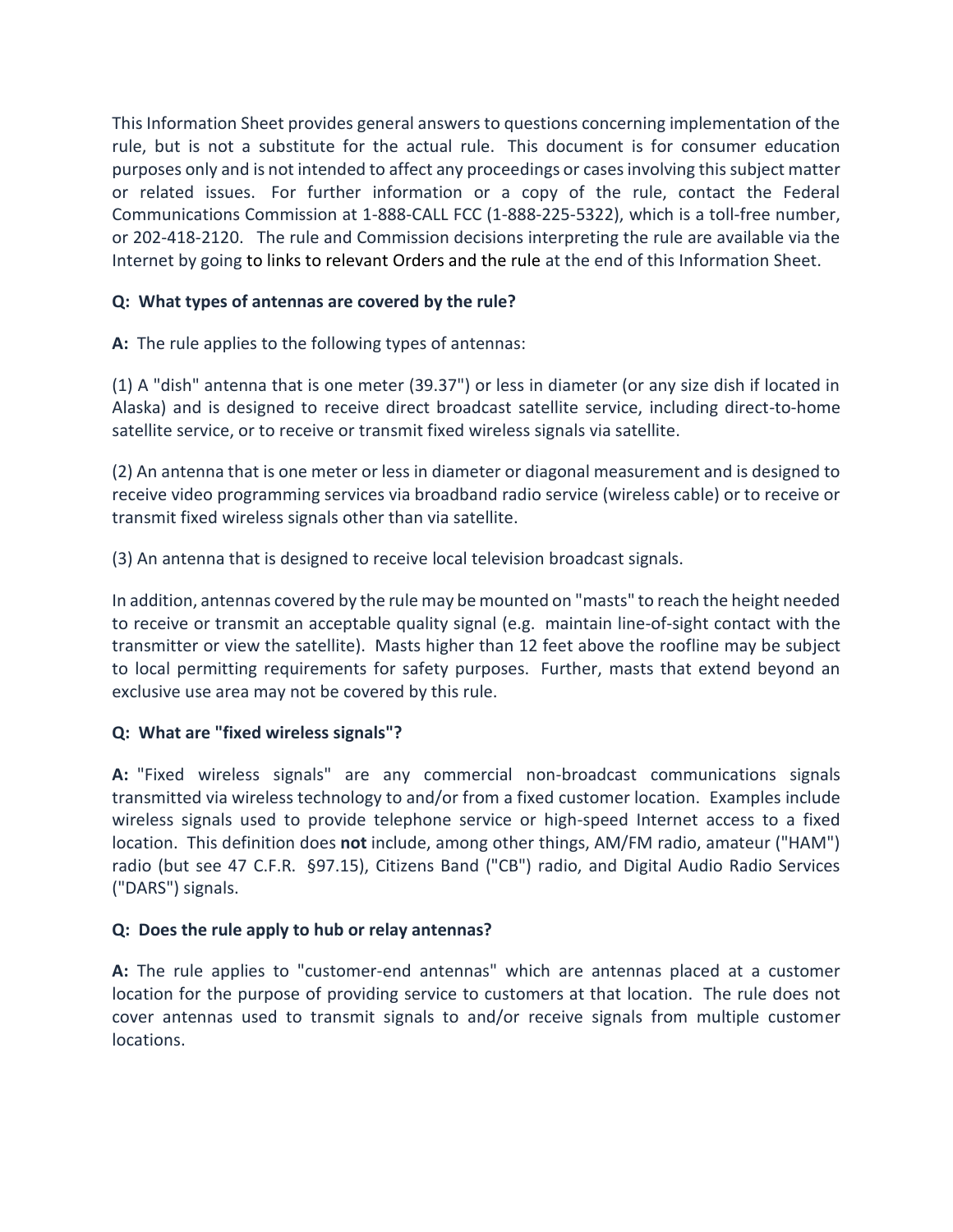#### **Q: What types of restrictions are prohibited?**

**A:** The rule prohibits restrictions that impair a person's ability to install, maintain, or use an antenna covered by the rule. The rule applies to state or local laws or regulations, including zoning, land-use or building regulations, private covenants, homeowners' association rules, condominium or cooperative association restrictions, lease restrictions, or similar restrictions on property within the exclusive use or control of the antenna user where the user has an ownership or leasehold interest in the property. A restriction impairs if it: (1) unreasonably delays or prevents use of; (2) unreasonably increases the cost of; or (3) precludes a person from receiving or transmitting an acceptable quality signal from an antenna covered under the rule. The rule does not prohibit legitimate safety restrictions or restrictions designed to preserve designated or eligible historic or prehistoric properties, provided the restriction is no more burdensome than necessary to accomplish the safety or preservation purpose.

# **Q: What types of restrictions unreasonably delay or prevent viewers from using an antenna? Can an antenna user be required to obtain prior approval before installing his antenna?**

**A:** A local restriction that prohibits all antennas would prevent viewers from receiving signals, and is prohibited by the Commission's rule. Procedural requirements can also unreasonably delay installation, maintenance or use of an antenna covered by this rule. For example, local rules or regulations that require a person to obtain a permit or approval prior to installation create unreasonable delay and are generally prohibited. Permits or prior approval necessary to serve a legitimate written safety or historic preservation purpose may be permissible. Although a simple notification process (e.g. post installation) might be permissible, such a process cannot be used as a prior approval requirement and may not delay or increase the cost of installation. The burden is on the association to show that a notification process does not violate our rule.

## **Q: What is an unreasonable expense?**

**A:** Any requirement to pay a fee to the local authority for a permit to be allowed to install an antenna would be unreasonable because such permits are generally prohibited. It may also be unreasonable for a local government, community association or landlord to require a viewer to incur additional costs associated with installation. Things to consider in determining the reasonableness of any costs imposed include: (1) the cost of the equipment and services, and (2) whether there are similar requirements for comparable objects, such as air conditioning units or trash receptacles. For example, restrictions cannot require that expensive landscaping screen relatively unobtrusive DBS antennas. A requirement to paint an antenna so that it blends into the background against which it is mounted might be acceptable, provided it will not interfere with reception or impose unreasonable costs.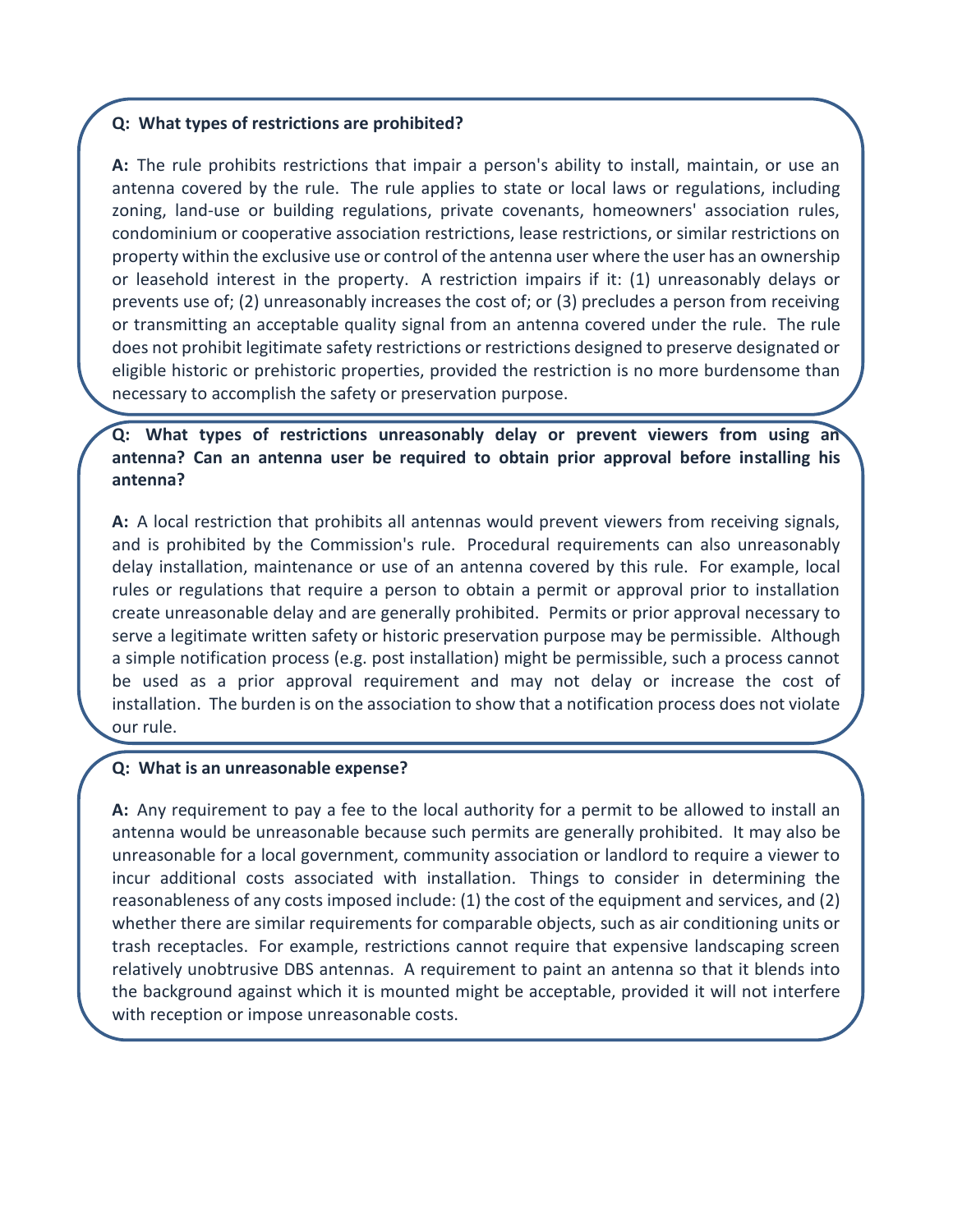**Q: What restrictions prevent a viewer from receiving an acceptable quality signal? Can a homeowners association or other restricting entity establish enforceable preferences for antenna locations?**

**A: Enforceable placement preferences must be clearly articulated in writing and made available to all residents of the community in question.** A requirement that an antenna be located where reception would be impossible or substantially degraded is prohibited by the rule. However, a regulation requiring that antennas be placed in a particular location on a house such as the side or the rear, might be permissible if this placement does not prevent reception of an acceptable quality signal or impose unreasonable expense or delay. For example, if installing an antenna in the rear of the house costs significantly more than installation on the side of the house, then such a requirement would be prohibited. If, however, installation in the rear of the house does not impose unreasonable expense or delay or preclude reception of an acceptable quality signal, then the restriction is permissible and the viewer must comply.

For DBS antennas, and digital fixed wireless antennas or other digital antennas to receive or transmit an acceptable quality signal, the antenna must be installed where it has an unobstructed, direct view of the satellite or other device from which signals are received or to which signals are to be transmitted. Unlike analog antennas, digital antennas, even in the presence of sufficient over-the-air signal strength, will at times provide no picture or sound unless they are placed and oriented properly.

#### **Q: Can a restriction limit the number of antennas that may be installed at a particular location?**

The Commission's rule covers the antennas necessary to receive service. Therefore, a local rule may not, for example, allow only one antenna if more than one antenna is necessary to receive the desired service.

#### **Q: Are all restrictions prohibited?**

**A:** No. Clearly-defined, legitimate safety restrictions are permitted even if they impair installation, maintenance or use provided they are necessary to protect public safety and are no more burdensome than necessary to ensure safety. The safety reason for the restriction must be written in the text, preamble or legislative history of the restriction, or in a document that is readily available to antenna users, so that a person who wishes to install an antenna knows what restrictions apply. Safety restrictions cannot discriminate between objects that are comparable in size and weight and pose the same or a similar safety risk as the antenna that is being restricted. Examples of valid safety restrictions include fire codes preventing people from installing antennas on fire escapes; restrictions requiring that a person not place an antenna within a certain distance from a power line; and installation requirements that describe the proper method to secure an antenna.

Restrictions necessary for historic preservation also may be permitted even if they impair installation, maintenance or use of the antenna. To qualify for this exemption, the property may be any prehistoric or historic district, site, building, structure or object included in, or eligible for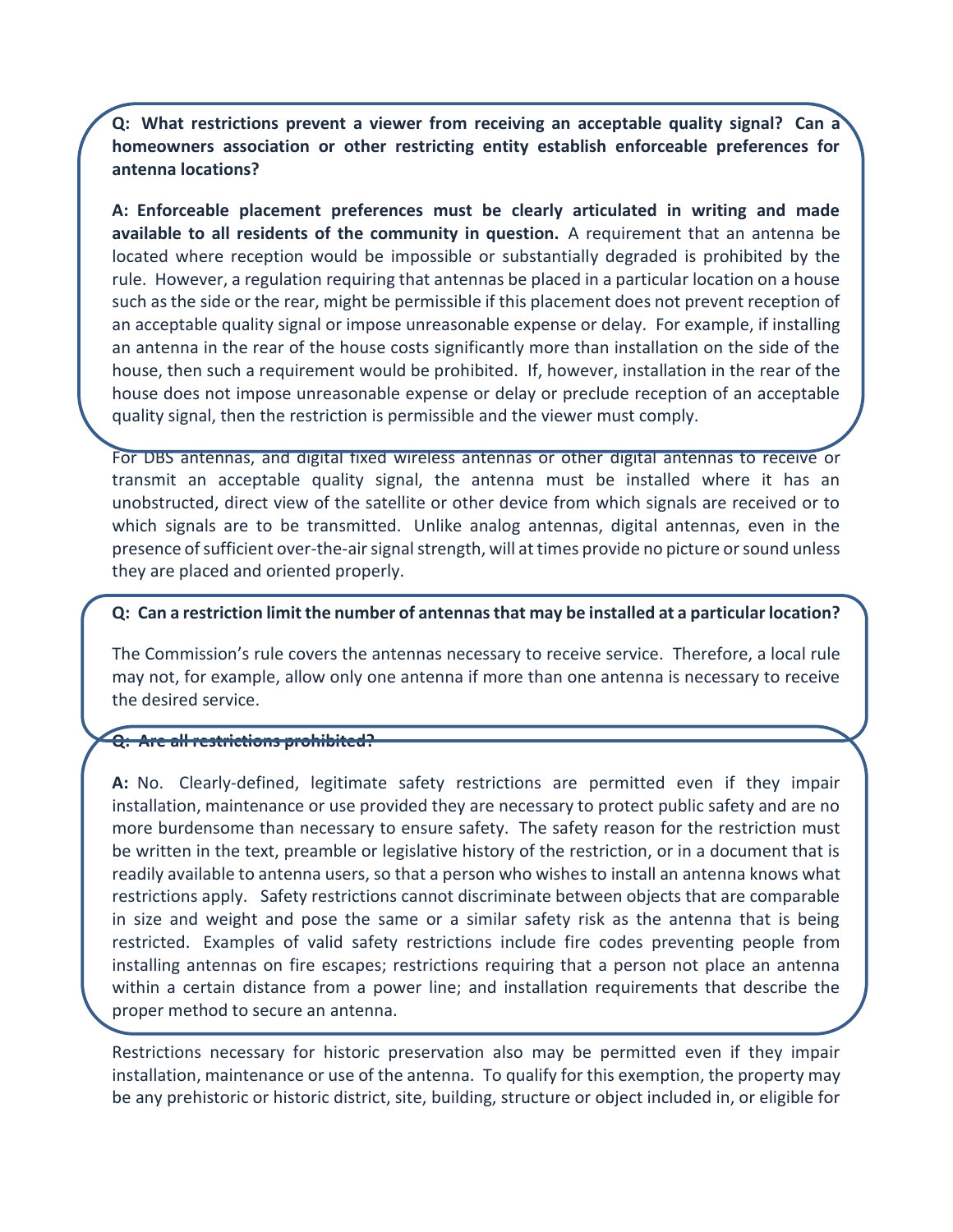inclusion on, the National Register of Historic Places. In addition, restrictions necessary for historic preservation must be no more burdensome than necessary to accomplish the historic preservation goal. They also must be imposed and enforced in a non-discriminatory manner, as compared to other modern structures that are comparable in size and weight and to which local regulation would normally apply.

# **Q: How does the rule apply to restrictions on radiofrequency (RF) exposure from antennas that have the capability to transmit signals? Can a local restriction require professional installation of receive-only antennas?**

**A:** All transmitters regulated by the Commission, including the customer-end fixed wireless antennas (either satellite or terrestrial) covered under the amended rule, are required to meet the applicable Commission guidelines regarding RF exposure limits. The limits established in the guidelines are designed to protect the public health with a large margin of safety. These limits have been endorsed by federal health and safety agencies, such as the Environmental Protection Agency and the Food and Drug Administration. The Commission requires that providers of fixed wireless service exercise reasonable care to protect users and the public from RF exposure in excess of the Commission's limits. In addition, as a condition of invoking protection under the rule from government, landlord, and association restrictions, a provider of fixed wireless service must ensure that customer-end antennas are labeled to give notice of potential RF safety hazards posed by these antennas.

It is recommended that antennas that both receive and transmit signals be installed by professional installers to maximize effectiveness and minimize the possibility that the antenna will be placed in a location that is likely to expose subscribers, their families, or others in the area to radiation from the transmit signal at close proximity and for an extended period of time. In general, associations, landlords, local governments and other restricting entities may not require professional installation for receive-only antennas, such as one-way DBS satellite dishes. However, local governments, associations, and property owners may require professional installation for **transmitting** antennas based on the safety exception to the rule. Such safety requirements must be: (1) clearly defined; (2) based on a legitimate safety objective (such as bona fide concerns about RF radiation) which is articulated in the restriction or readily available to antenna users; (3) applied in a non-discriminatory manner; and (4) no more burdensome than necessary to achieve the articulated objectives.

For additional information about the Commission's RF exposure limits, please visit [https://www.fcc.gov/oet/rfsafety](https://www.fcc.gov/general/radio-frequency-safety-0) or call the RF Safety Information Line at 1-888-225-5322.

**Q: Whose antenna restrictions are prohibited?**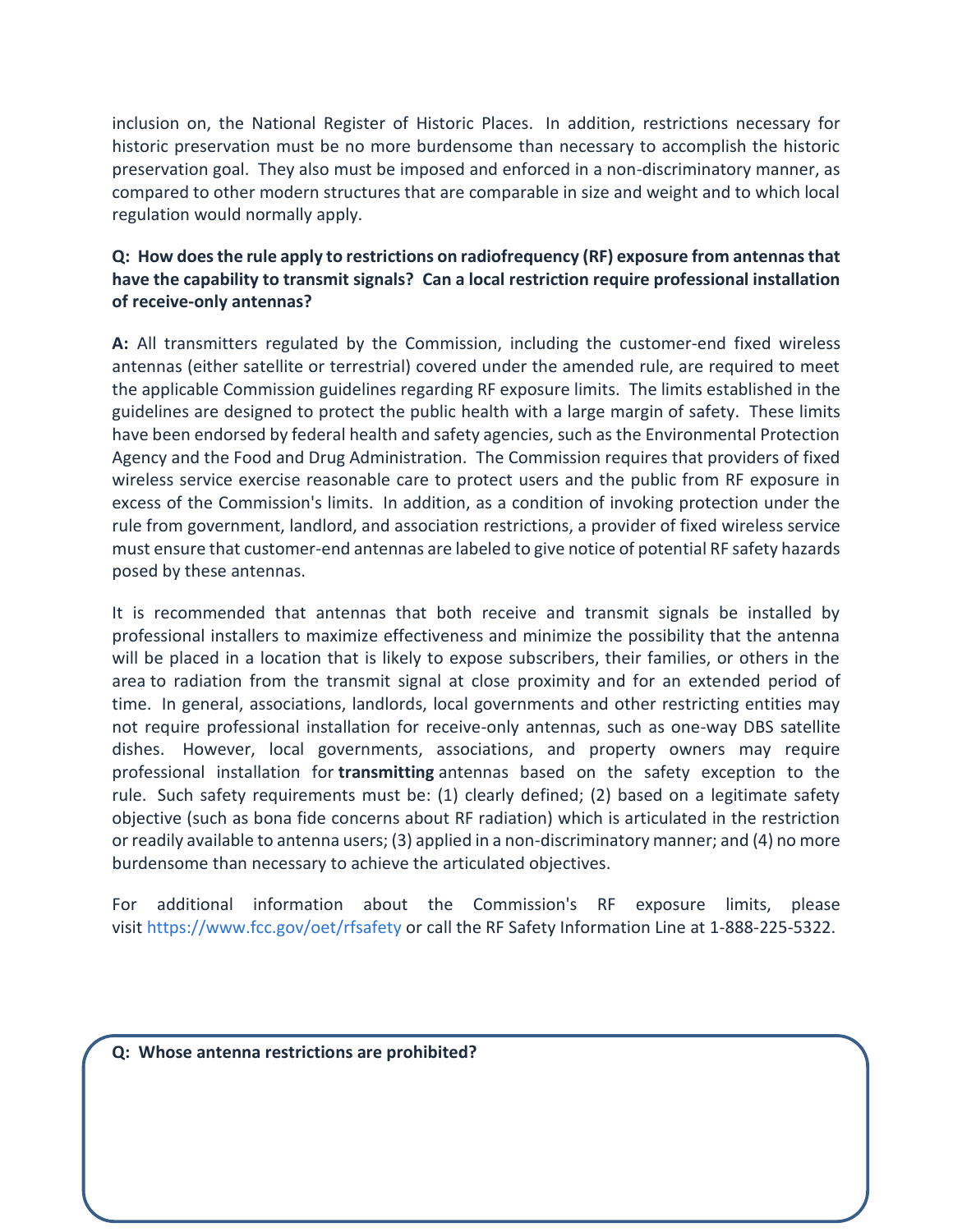**A:** The rule applies to restrictions imposed by local governments, including zoning, land-use or building regulations; by homeowner, townhome, condominium or cooperative association rules, including deed restrictions, covenants, by-laws and similar restrictions; and by manufactured housing (mobile home) park owners and landlords, including lease restrictions. The rule only applies to restrictions on property where the viewer has an ownership or leasehold interest and exclusive use or control.

## **Q: If I live in a condominium or an apartment building, does this rule apply to me?**

**A:** The rule applies to antenna users who live in a multiple dwelling unit building, such as a condominium or apartment building, if the antenna user has an exclusive use area in which to install the antenna. "Exclusive use" means an area of the property that only you, and persons you permit, may enter and use to the exclusion of other residents. For example, your condominium or apartment may include a balcony, terrace, deck or patio that only you can use, and the rule applies to these areas. The rule does not apply to common areas, such as the roof, the hallways, the walkways or the exterior walls of a condominium or apartment building. Restrictions on antennas installed in these common areas are not covered by the Commission's rule. For example, the rule would **not** apply to restrictions that prevent drilling through the exterior wall of a condominium or rental unit and thus restrictions may prohibit installation that requires such drilling.

# **Q: Does the rule apply to condominiums or apartment buildings if the antenna is installed so that it hangs over or protrudes beyond the balcony railing or patio wall?**

**A:** No. The rule does not prohibit restrictions on antennas installed beyond the balcony or patio of a condominium or apartment unit if such installation is in, on, or over a common area. An antenna that extends out beyond the balcony or patio is usually considered to be in a common area that is not within the scope of the rule. Therefore, the rule does not apply to a condominium or rental apartment unit unless the antenna is installed wholly within the exclusive use area, such as the balcony or patio.

# **Q: Does the fact that management or the association has the right to enter these areas mean that the resident does not have exclusive use?**

**A:** No. The fact that the building management or the association may enter an area for the purpose of inspection and/or repair does not mean that the resident does not have exclusive use of that area. Likewise, if the landlord or association regulates other uses of the exclusive use area (e.g., banning grills on balconies), that does not affect the viewer's rights under the Commission's rule. This rule permits persons to install antennas on property over which the person has *either* exclusive use *or* exclusive control. Note, too, that nothing in this rule changes the landlord's or association's right to regulate use of exclusive use areas for other purposes. For example, if the lease prohibits antennas and flags on balconies, only the prohibition of antennas is eliminated by this rule; flags would still be prohibited.

## **Q: Does the rule apply to residents of rental property?**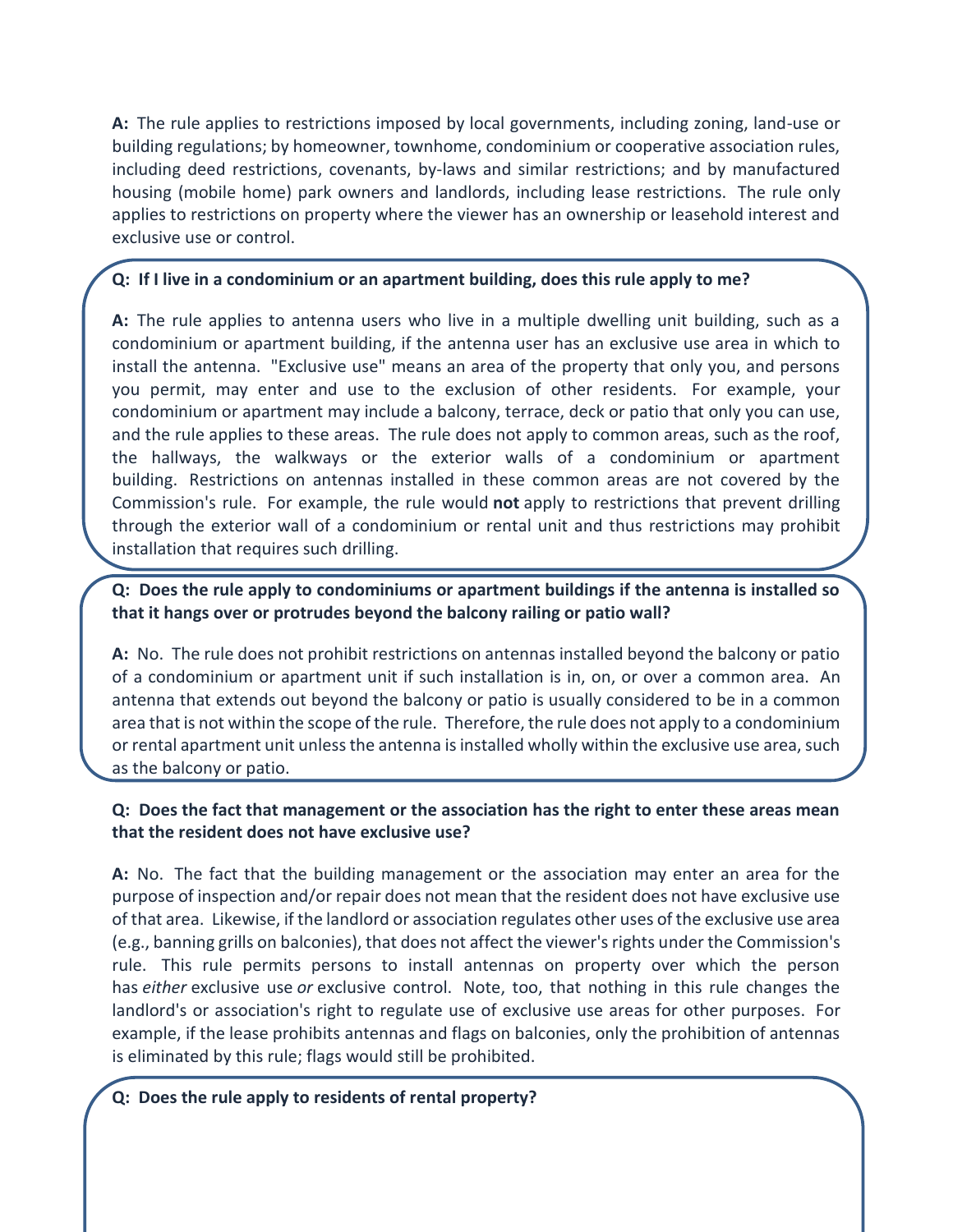**A:** Yes. Effective January 22, 1999, renters may install antennas within their leasehold, which means inside the dwelling or on outdoor areas that are part of the tenant's leased space and which are under the exclusive use or control of the tenant. Typically, for apartments, these areas include balconies, balcony railings, and terraces. For rented single family homes or manufactured homes which sit on rented property, these areas include the home itself and patios, yards, gardens or other similar areas. If renters do not have access to these outside areas, the tenant may install the antenna inside the rental unit. Renters are not required to obtain the consent of the landlord prior to installing an antenna in these areas. The rule does not apply to common areas, such as the roof or the exterior walls of an apartment building. Generally, balconies or patios that are shared with other people or are accessible from other units are not considered to be exclusive use areas.

#### **Q: Are there restrictions that can be placed on residents of rental property?**

**A:** Yes. A restriction necessary to prevent damage to leased property may be reasonable. For example, tenants could be prohibited from drilling holes through exterior walls or through the roof. However, a restriction designed to prevent ordinary wear and tear (*e.g.*, marks, scratches, and minor damage to carpets, walls and draperies) would likely not be reasonable provided the antenna is installed wholly within the antenna user's own exclusive use area. In addition, rental property is subject to the same protection and exceptions to the rule as owned property. Thus, a landlord may impose other types of restrictions that do not impair installation, maintenance or use under the rule. The landlord may also impose restrictions necessary for safety or historic preservation.

## **Q: If I live in a condominium, cooperative, or other type of residence where certain areas have been designated as "common," do these rules apply to me?**

**A:** The rules apply to residents of these types of buildings, but the rules do not permit you to install an antenna on a common area, such as a walkway, hallway, community garden, exterior wall or the roof. However, you may install the antenna wholly within a balcony, deck, patio, or other area where you have exclusive use.

Drilling through an exterior wall, *e.g.* to run the cable from the patio into the unit, is generally not within the protection of the rule because the exterior wall is generally a common element. You may wish to check with your retailer or installer for advice on how to install the antenna without drilling a hole. Alternatively, your landlord or association may grant permission for you to drill such a hole. The Commission's rules generally do not cover installations if you drill through a common element.

**Q: If my association, building management, landlord, or property owner provides a central antenna, may I install an individual antenna?**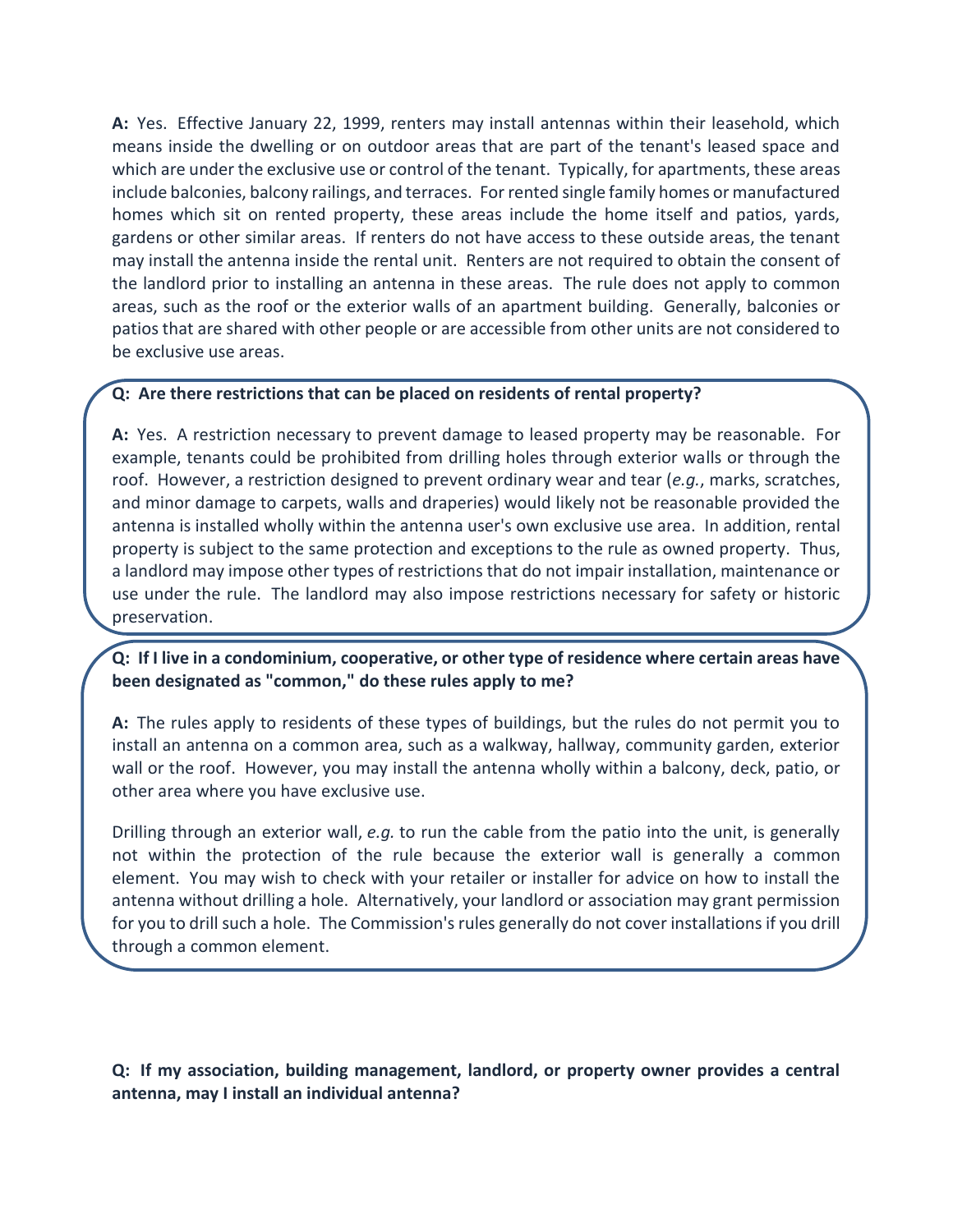**A:** Generally, the availability of a central antenna may allow the association, landlord, property owner, or other management entity to restrict the installation by individuals of antennas otherwise protected by the rule. Restrictions based on the availability of a central antenna will generally be permissible provided that: (1) the person receives the particular video programming or fixed wireless service that the person desires and could receive with an individual antenna covered under the rule (*e.g*., the person would be entitled to receive service from a specific provider, not simply a provider selected by the association); (2) the signal quality of transmission to and from the person's home using the central antenna is as good as, or better than, the quality the person could receive or transmit with an individual antenna covered by the rule; (3) the costs associated with the use of the central antenna are not greater than the costs of installation, maintenance and use of an individual antenna covered under the rule; and (4) the requirement to use the central antenna instead of an individual antenna does not unreasonably delay the viewer's ability to receive video programming or fixed wireless services.

## **Q: May the association, landlord, building management or property owner restrict the installation of an individual antenna because a central antenna will be available in the future?**

**A:** It is not the intent of the Commission to deter or unreasonably delay the installation of individual antennas because a central antenna may become available. However, persons could be required to remove individual antennas once a central antenna is available if the cost of removal is paid by the landlord or association and the user is reimbursed for the value of the antenna. Further, an individual who wants video programming or fixed wireless services other than what is available through the central antenna should not be unreasonably delayed in obtaining the desired programming or services either through modifications to the central antenna, installation of an additional central antenna, or by using an individual antenna.

## **Q: I live in a townhome community. Am I covered by the FCC rule?**

**A:** Yes. If you own the whole townhouse, including the walls and the roof and the land under the building, then the rule applies just as it does for a single family home, and you may be able to put the antenna on the roof, the exterior wall, the backyard or any other place that is part of what you own. If the townhouse is a condominium, then the rule applies as it does for any other type of condominium, which means it applies only where you have an exclusive use area. If it is a condominium townhouse, you probably cannot use the roof, the chimney, or the exterior walls unless the condominium association gives you permission. You may want to check your ownership documents to determine what areas are owned by you or are reserved for your exclusive use.

## **Q: I live in a condominium with a balcony, but I cannot receive a signal from the satellite because my balcony faces north. Can I use the roof?**

**A:** No. The roof of a condominium is generally a common area, not an area reserved for an individual's exclusive use. If the roof is a common area, you may not use it unless the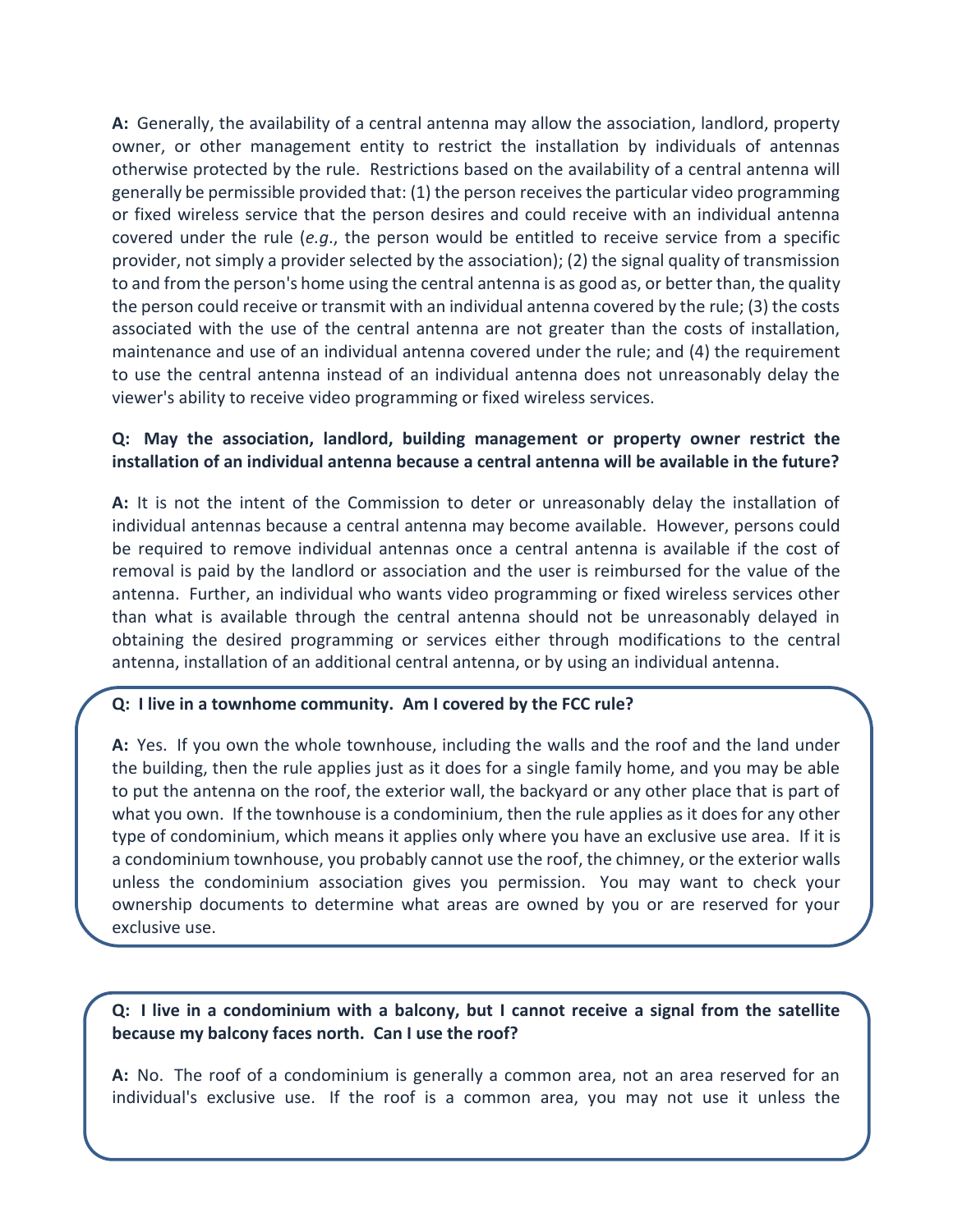condominium association gives you permission. The condominium is not obligated to provide a place for you to install an antenna if you do not have an exclusive use area.

# **Q: I live in a mobile home that I own but it is located in a park where I rent the lot. Am I covered by the FCC rule?**

**A:** Yes. The rule applies if you install the antenna anywhere on the mobile or manufactured home that is owned by you. The rule also applies to antennas installed on the lot or pad that you rent, as well as to other areas that are under your exclusive use and control. However, the rule does not apply if you want to install the antenna in a common area or other area outside of what you rent.

# **Q: I want a conventional "stick" antenna to receive a distant over-the air television signal. Does the rule apply to me?**

**A:** No. The rule does not apply to television antennas used to receive a distant signal.

# **Q: I want to install an antenna for broadcast radio or amateur radio. Does the rule apply to me?**

**A:** No. The rule does not apply to antennas used for AM/FM radio, amateur ("ham") radio (see 47 C.F.R. §97.15), Citizen's Band ("CB") radio or Digital Audio Radio Services ("DARS").

## **Q: I want to install an antenna to access the Internet. Does the rule apply to me?**

**A:** Yes. Antennas designed to receive and/or transmit data services, including Internet access, are included in the rule.

# **Q: Does this mean that I can install an antenna that will be used for voice and data services even though it does not provide video transmissions?**

**A:** Yes. The most recent amendment expands the rule and permits you to install an antenna that will be used to transmit and/or receive voice and data services, except as noted above. The rule will also continue to cover antennas used to receive video programming.

# **Q: I'm a board member of a homeowners' association and we want to revise our restrictions so that they will comply with the FCC rule. Do you have guidelines you can send me?**

**A:** The Commission does not have sample guidelines because every community i-s different. We can provide you the rule and the relevant orders, which will give you general guidance. (See list of documents at the [end of this Information](https://www.fcc.gov/media/over-air-reception-devices-rule#links) Sheet. Some communities have written restrictions that provide a prioritized list of placement preferences so that residents can see where the association wants them to install the antenna. The residents should comply with the placement preferences provided the preferred placement does not impose unreasonable delay or expense or preclude reception of an acceptable quality signal.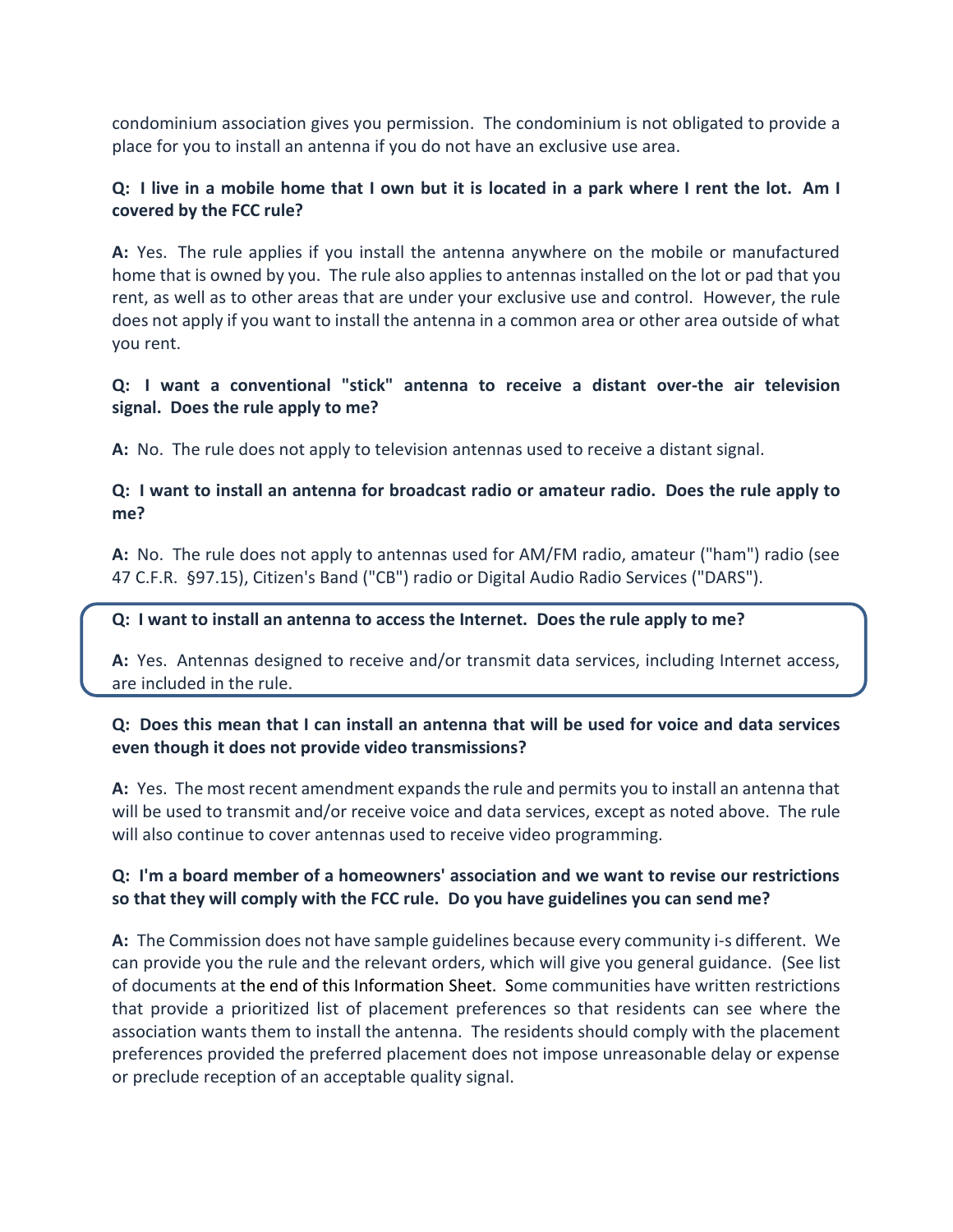## **Q: What restrictions are permitted if the antenna must be on a very tall mast to get a signal?**

**A:** If you have an exclusive use area that is covered by the rule and need to put your antenna on a mast, the local government, community association or landlord may require you to apply for a permit for safety reasons if the mast extends more than 12 feet above the roofline. If you meet the safety requirements, the permit should be granted. Note that the Commission's rule only applies to antennas and masts installed wholly within the antenna user's exclusive use area. Masts that extend beyond the exclusive use area are outside the scope of the rule. For installations on single family homes, the "exclusive use area" generally would be anywhere on the home or lot and the mast height provision is usually most relevant in these situations. For example, if a homeowner needs to install an antenna on a mast that is more than 12 feet taller than the roof of the home, the homeowners' association or local zoning authority may require a permit to ensure the safety of such an installation, but may not prohibit the installation unless there is no way to install it safely. On the other hand, if the owner of a condominium in a building with multiple dwelling units needs to put the antenna on a mast that extends beyond the balcony boundaries, such installation would generally be outside the scope and protection of the rule, and the condominium association may impose any restrictions it wishes (including an outright prohibition) because the Commission rule does not apply in this situation.

# **Q: Does the rule apply to commercial property or only residential property?**

**A:** Nothing in the rule excludes antennas installed on commercial property. The rule applies to property used for commercial purposes in the same way it applies to residential property.

# **Q: What can a local government, association, or consumer do if there is a dispute over whether a particular restriction is valid?**

**A:** Restrictions that impair installation, maintenance or use of the antennas covered by the rule are preempted (unenforceable) unless they are needed for safety or historic preservation and are no more burdensome than necessary to accomplish the articulated legitimate safety purpose or for preservation of a designated or eligible historic site or district. If a person believes a restriction is preempted, but the local government, community association, or landlord disagrees, either the person or the restricting entity may file a Petition for Declaratory Ruling with the FCC or a court of competent jurisdiction. We encourage parties to attempt to resolve disputes prior to filing a petition. Often contacting the FCC for information about how the rule works and applies in a particular situation can help to resolve the dispute. If a local government, community association, or landlord acknowledges that its restriction impairs installation, maintenance, or use and is preempted under the rule but believes it can demonstrate "highly specialized or unusual" concerns, the restricting entity may apply to the Commission for a waiver of the rule.

## **Q: How do I file a petition or request a waiver at the Commission?**

**A:** There is no special form for a petition. You may simply describe the facts, including the specific restriction(s) that you wish to challenge. If possible, include contact information such as